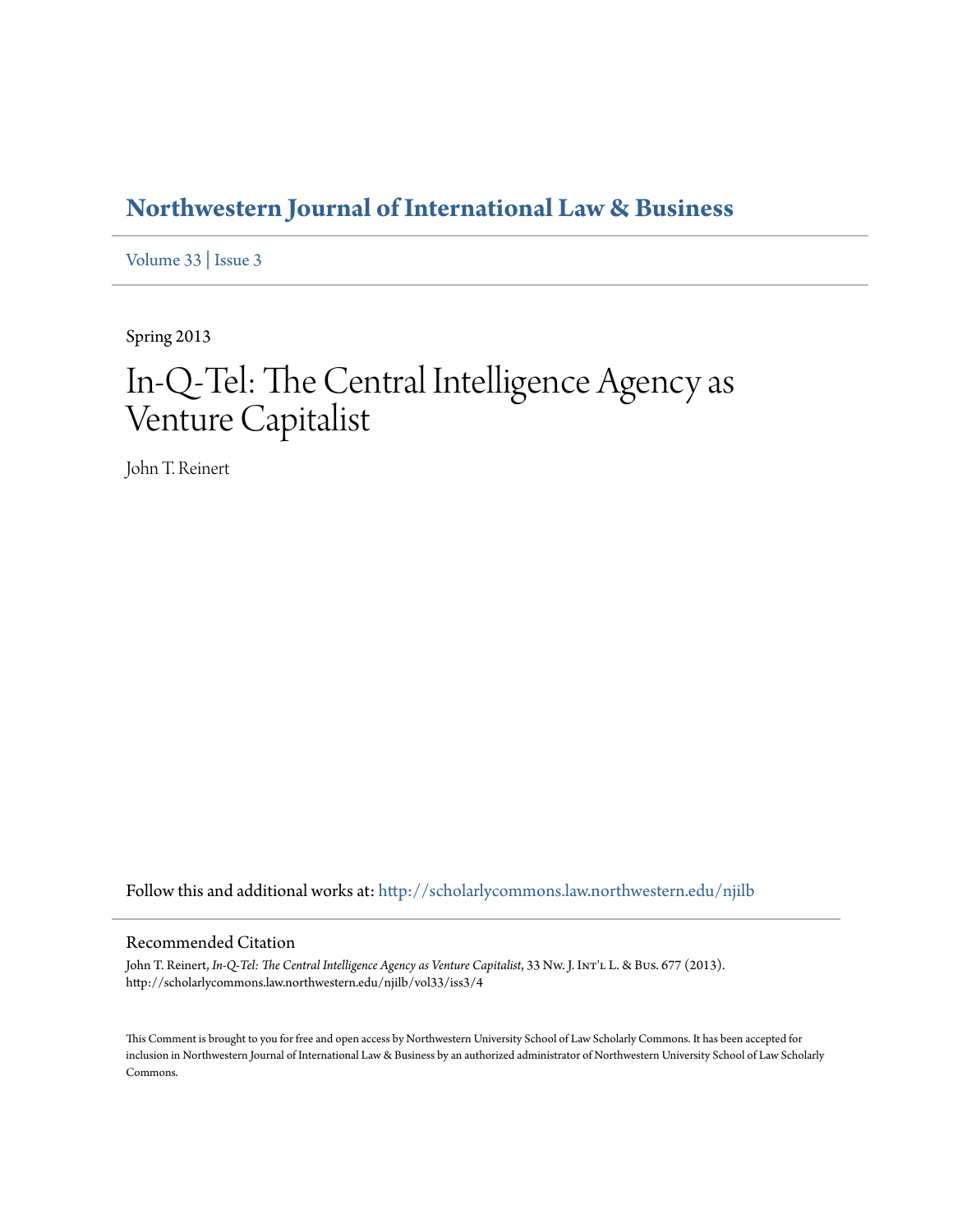# **In-Q-Tel: The Central Intelligence Agency as Venture Capitalist**

# *By John T. Reinert\**

*Abstract: The Central Intelligence Agency (CIA), the United States' principal foreign intelligence and spy organization, chartered the first governmentsponsored venture capital firm, dubbed In-Q-Tel, in February 1999. In-Q-Tel represents the twenty-first century fusion of U.S. spy efforts with the venture capital industry. Envisioned as a platform to expand the research and development (R&D) efforts of the CIA into the private sector, In-Q-Tel uses CIA-supplied funds to make strategic investments in startup companies developing commercially focused technologies that are of interest to the CIA and greater intelligence community. This Comment contends that, although R&D collaboration between the public and private sectors is vital and should be encouraged, such collaboration should not be in the form of a venture capital firm chartered and sponsored by the CIA. The CIA is not equipped to succeed in the notoriously perilous business of venture capital, and heightened ethical concerns surround the making of government-sponsored equity investments in private companies. Indeed, In-Q-Tel often invests in companies with international operations, vicariously and unnecessarily exposing the CIA and larger U.S. government to foreign entanglements. This Comment begins by tracing relevant developments in the funding of U.S. spy efforts in Part II. Next, Part III explores the venture capital industry, paying particular attention to the interplay between venture capital and R&D. Part IV then analyzes the relationship between the CIA and In-Q-Tel. Finally, Part V: (1) contends the risks of In-Q-Tel currently outweigh its benefits; (2) suggests the current In-Q-Tel model inappropriately exposes the CIA and larger U.S. government to disputes arising from private international law; and (3) proposes alternative courses of action by which the CIA may tap into the R&D efforts of the private sector. Part VI concludes this Note.*

<sup>\*</sup> J.D., 2013, Northwestern University School of Law; B.A., 2007, Indiana University. I thank my editors, especially Pat Disbennett and Topher Michail, for their insightful comments and (almost) limitless patience. Special thanks also to Mike Molitor, whose thoughtful review of an early draft helped immensely.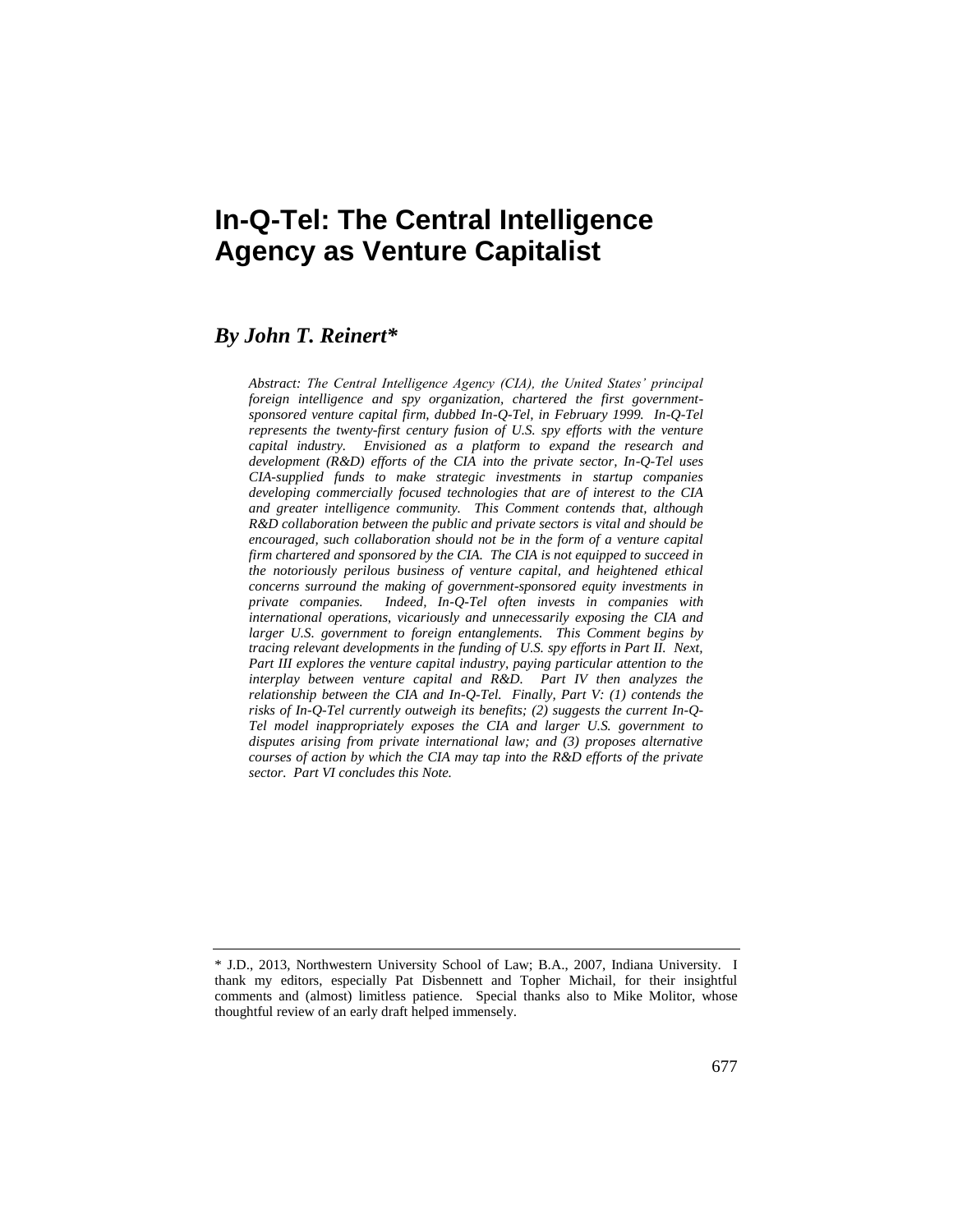#### TABLE OF CONTENTS

| L   |  |                                                                 |  |
|-----|--|-----------------------------------------------------------------|--|
| П.  |  |                                                                 |  |
|     |  |                                                                 |  |
|     |  |                                                                 |  |
| Ш.  |  |                                                                 |  |
|     |  |                                                                 |  |
|     |  | B. Strategic Venture Capital and Recent Government Projects 691 |  |
| IV. |  |                                                                 |  |
|     |  |                                                                 |  |
|     |  |                                                                 |  |
| V.  |  |                                                                 |  |
|     |  | A. Internal Issues: Staffing and Technology Integration  700    |  |
|     |  |                                                                 |  |
|     |  |                                                                 |  |
|     |  | B. External Issues: International Security and Foreign          |  |
|     |  |                                                                 |  |
|     |  |                                                                 |  |
| VI. |  |                                                                 |  |
|     |  |                                                                 |  |

# <span id="page-2-1"></span>I. INTRODUCTION

<span id="page-2-0"></span>The Central Intelligence Agency (CIA), the United States' principal foreign intelligence and spy organization, chartered the first governmentsponsored venture capital firm, dubbed In-Q-Tel, in February 1999.<sup>1</sup> Envisioned as a platform to expand the research and development (R&D) efforts of the CIA into the private sector, In-Q-Tel's mission is "to identify, adapt, and deliver innovative technology solutions to support the missions of the Central Intelligence Agency and broader U.S. Intelligence Community."<sup>2</sup>

<span id="page-2-2"></span>Under the In-Q-Tel model, the CIA provides investment capital and

 $^{\rm 1}~$  Bus. Exec. for Nat'l Sec., Accelerating the Acquisition and Implementation of NEW TECHNOLOGIES FOR INTELLIGENCE: THE REPORT OF THE INDEPENDENT PANEL ON THE CENTRAL INTELLIGENCE AGENCY IN-Q-TEL VENTURE 6 (C. Lawrence Meador et al. eds., 2001), *available at* http://www.iqt.org/attachments/BENS%20Report.pdf [hereinafter BENS REPORT].

<sup>&</sup>lt;sup>2</sup> IOT *Corporate Fact Sheet,* IN-Q-TEL, http://www.iqt.org/mission/IQT%20Corporate%20Fact%20Sheet.pdf (last visited Nov. 2,  $2011$ ).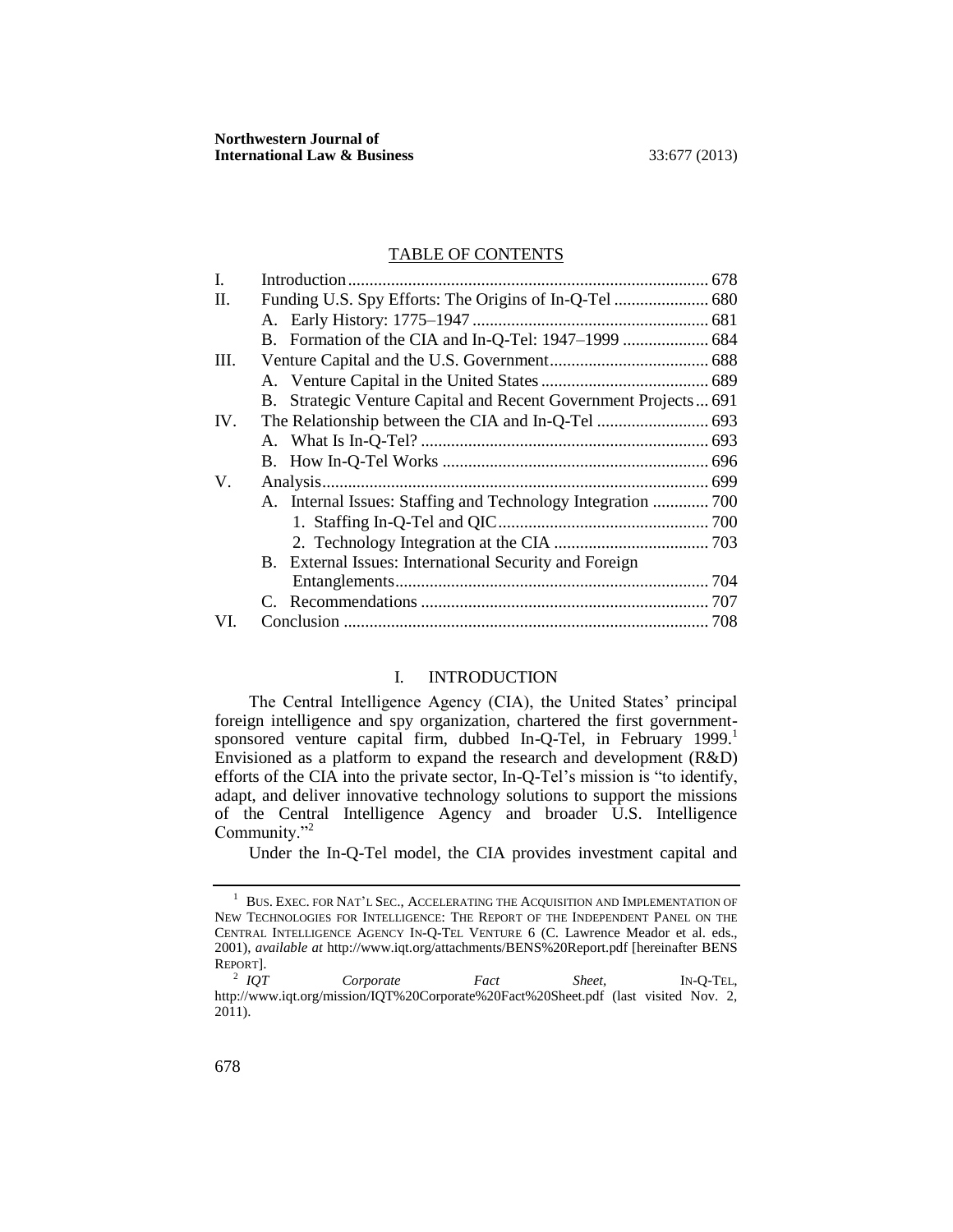<span id="page-3-0"></span>identifies "pressing problems."<sup>3</sup> Tasked with finding solutions to these unclassified problems, $4$  In-Q-Tel turns to the private sector and makes "strategic . . . investments in startup companies that have developed commercially focused technologies that will provide strong, near-term advantages (within 36 months) to the [intelligence community's] mission."<sup>5</sup> Through the investment process, In-Q-Tel becomes a shareholder of these portfolio companies.<sup>6</sup>

<span id="page-3-1"></span>Within a few years of In-Q-Tel's formation, other government entities also looking to bridge the gap between the R&D efforts of the public and private sectors followed the CIA's lead and set up similar ventures to invest in unclassified commercial technology. For instance, the Army chartered OnPoint Technologies to "back technology designed to produce lighterweight and longer-lasting energy sources for soldiers."<sup>7</sup> According to the Army's chief scientist, A. Michael Andrews, "[f]inding new energy sources for soldiers is akin to a search for better power solutions for handheld computers like Palm Pilots, BlackBerries, personal digital assistants and cell phones. Lighter and smaller is better."<sup>8</sup> Not long after the founding of OnPoint Technologies, the National Aeronautics and Space Administration (NASA) chartered Red Planet Capital—a name that reflects NASA's longterm goal of sending astronauts to Mars—to invest in emerging technologies "that NASA might be able to use" in the future.  $9$  NASA's manager for the project, Lisa L. Lockyer, explained: "NASA could see that a lot of technical innovation is coming out of companies that don't traditionally do business with the government, and we wanted better and

<sup>4</sup> BENS REPORT, *supra* not[e 1,](#page-2-1) at 18.

5 *IQT Mission*, IN-Q-TEL, http://www.iqt.org/about/mission.html (last visited Feb. 4, 2013).

<sup>6</sup> As one commentator noted, In-Q-Tel:

[C]an make either an equity investment, where it receives part ownership in the company, or a work program investment. Work programs typically provide funding for a company to develop its technology in a way that suits [Intelligence Community] needs. For example, if a company has developed a new communications antenna, but the CIA needs that antenna to be 50 percent smaller, it could make a work program investment to help fund that reduction in size. Typically, In-Q-Tel makes both equity and work program investments.

Andrew S. Mara, *Maximizing the Returns of Government Venture Capital Programs*, DEF. HORIZONS (Nat'l Def. Univ./Inst. for Nat'l Strategic Studies, D.C.), no. 71, Jan.2011, at 2, *available at* http://www.ndu.edu/CTNSP/docUploaded/DH%2071.pdf.

<sup>7</sup> *Deals & Deal Makers*—*Memo to Techies: This Army Wants Your Energy Ideas*, WALL ST. J., May 9, 2003, at C5.

8 *Id.*

<sup>9</sup> Marc Kaufman, *NASA Invests in Its Future with Venture Capital Firm*, WASH. POST, Oct. 31, 2006, at A19.

<sup>&</sup>lt;sup>3</sup> GEORGE TENET WITH BILL HARLOW, AT THE CENTER OF THE STORM: MY YEARS AT THE CIA 26 (2007).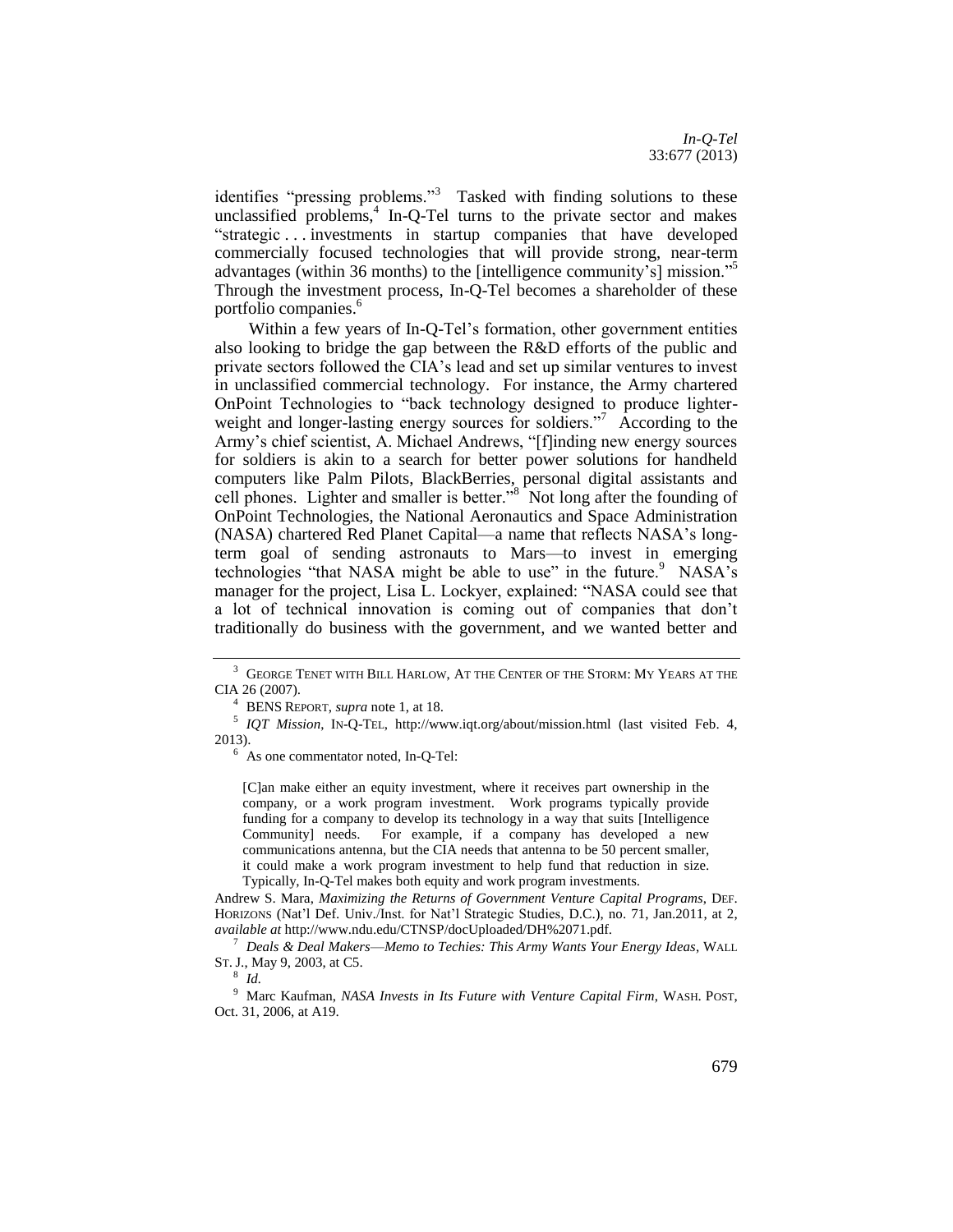faster access to that creativity."<sup>10</sup> Even the U.S. Postal Service, faced with a projected loss of \$7 billion for fiscal year 2010, expressed interest in the In- $Q$ -Tel model.<sup>11</sup> Commenting on the projected loss, Louis Atkins, executive vice president of the National Association of Postal Supervisors, declared the Postal Service "lacks the vision, resources and know-how [to] generate additional revenue in innovative ways."<sup>12</sup> His solution: "The Postal Service needs its own In-Q-Tel to achieve the same leverage that connects technology advances to improvements in communications, including going beyond hard-copy mail itself."<sup>13</sup>

Although collaboration between the R&D efforts of the public and private sectors is vital and should be encouraged, this Comment contends that such collaboration should not be in the form of a venture capital firm chartered and sponsored by the CIA. The CIA is not equipped to succeed in the notoriously perilous business of venture capital, and heightened ethical concerns surround the making of government-sponsored equity investments in private companies. Indeed, In-Q-Tel often invests in companies with international operations, vicariously and unnecessarily exposing the CIA and larger U.S. government to foreign entanglements.

This Comment traces relevant developments in the funding of U.S. spy efforts in Part II. Next, Part III explores the venture capital industry, paying particular attention to the interplay between venture capital and R&D. Part IV then analyzes the relationship between the CIA and In-Q-Tel. Finally, Part V: (1) argues the risks of In-O-Tel currently outweigh the benefits; (2) suggests the current In-Q-Tel model inappropriately exposes the CIA and larger U.S. government to disputes arising from private international law; and (3) proposes alternative courses of action by which the CIA may tap into the R&D efforts of the private sector. Part VI concludes this Comment.

#### <span id="page-4-0"></span>II. FUNDING U.S. SPY EFFORTS: THE ORIGINS OF IN-Q-TEL

While the concept of a CIA-sponsored venture capital firm may seem odd, such an initiative derives from the exceptionally broad discretion granted to the U.S. intelligence community regarding the use of funds since 1775. This Part accordingly provides an historical context by which In-Q-Tel may be examined.

<sup>10</sup> *Id.*

<sup>11</sup> Joe Davidson, *Postal Service Desperate for Good Ideas*, WASH. POST, June 23, 2010, at B03.

<sup>12</sup> *Id.*

<sup>13</sup> *Id.*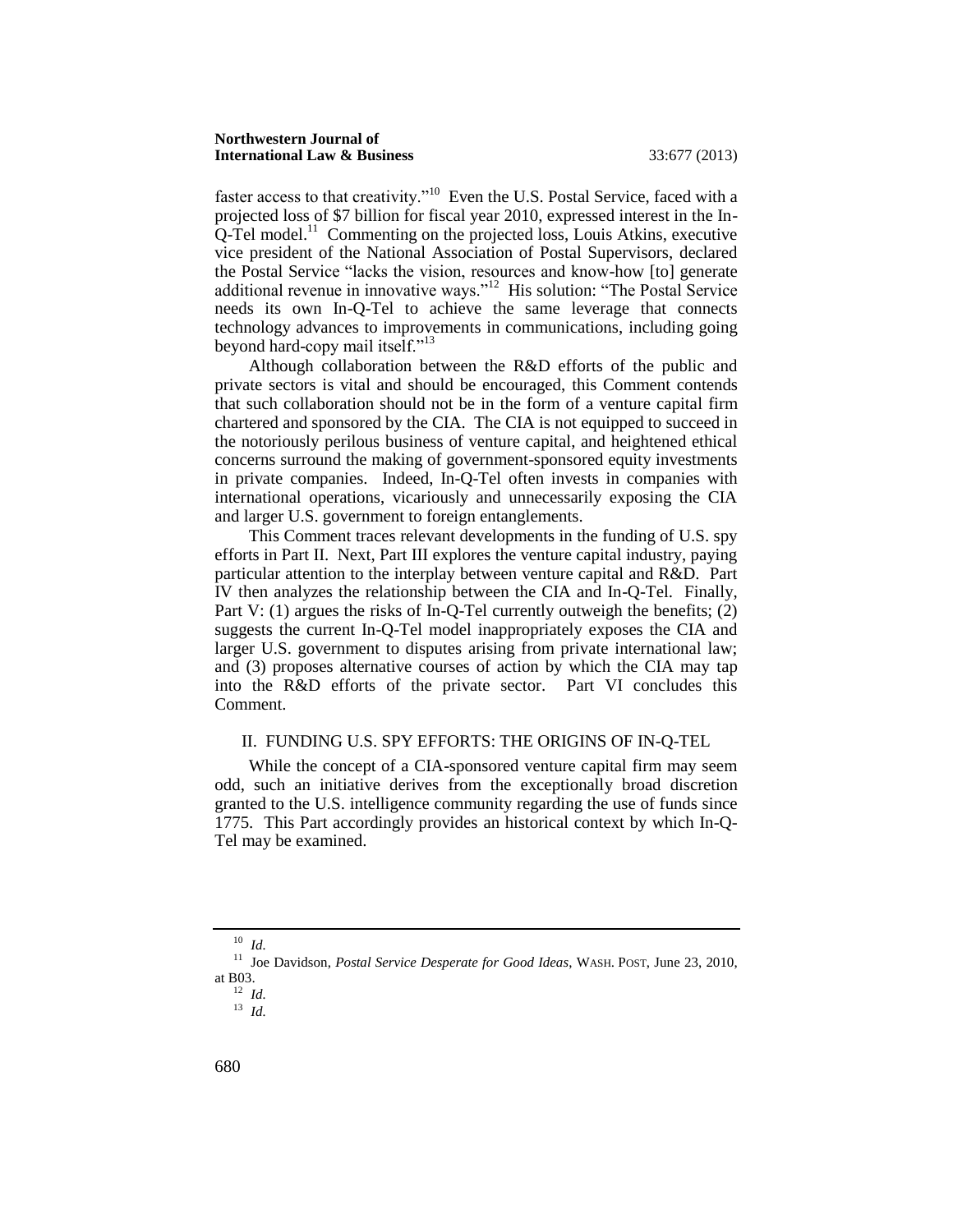#### <span id="page-5-2"></span><span id="page-5-1"></span>A. Early History: 1775–1947

<span id="page-5-0"></span>The historical context surrounding In-Q-Tel's development traces back to November 29, 1775. In the midst of the Revolutionary War, the Second Continental Congress created the Committee of Secret Correspondence "for the sole purpose of corresponding with our friends in Great Britain, Ireland, and other parts of the world."<sup>14</sup> Recognizing such a group would require funding as well as the discretionary authority to expend funds as it deemed fit, Congress resolved "to defray all such expenses as may arise by carrying on such correspondence, and for the payment of such agents as they may send on this service."<sup>15</sup> Called "the distant ancestor of today's  $\text{CIA}^{5,16}$  by one historian, the Committee, chaired by Benjamin Franklin,<sup>17</sup> carried out various foreign intelligence missions as assigned by Congress. On May 18, 1776, for example, Congress directed the Committee "to endeavour to discover the designs of the French in assembling so large a fleet, with so great a number of troops, in the West Indies, and whether they mean to act for or against America."<sup>18</sup>

<span id="page-5-3"></span>The members of the Committee of Secret Correspondence were not the only spies serving the revolutionary cause. Indeed, George Washington employed "an elaborate network of spies in the colonies."<sup>19</sup> But the Committee is remarkable in that it was given exceptionally broad discretionary authority to expend funds with little or no reporting to Congress.<sup>20</sup> This may seem an unusual grant of power in the context of the founding of a democratic, pluralistic republic. However, as Ben Franklin and other members of the Committee put it: "We find, by fatal experience, the Congress consists of too many members to keep secrets."<sup>21</sup> Almost two

 $^{14}$  2 SECRET JOURNALS OF THE ACTS AND PROCEEDINGS OF CONGRESS, FROM THE FIRST MEETING THEREOF TO THE DISSOLUTION OF THE CONFEDERATION, BY THE ADOPTION OF THE CONSTITUTION OF THE UNITED STATES 5–6 (Thomas B. Wait 1820) [hereinafter SECRET JOURNALS].

<sup>15</sup> *Id.* at 5.

 $^{16}\,$  CHRISTOPHER ANDREW, FOR THE PRESIDENT'S EYES ONLY: SECRET INTELLIGENCE AND THE AMERICAN PRESIDENCY FROM WASHINGTON TO BUSH 7 (1995).

<sup>&</sup>lt;sup>17</sup> Denys P. Myers, *Legislatures and Foreign Relations*, 11 AM. POL. SCI. REV. 643, 676 (1917).

<sup>18</sup> SECRET JOURNALS, *supra* not[e 14,](#page-5-1) at 6.

<sup>19</sup> Robert M. Gates, *Intelligence, Democracy, and Freedom*, 22 PRESIDENTIAL STUD. Q. 231, 231 (1992).

<sup>20</sup> *See, e.g.*, Halperin v. Cent. Intelligence Agency, 629 F.2d 144, 157 (D.C. Cir. 1980) ("The Committee exercised broad discretionary power to conduct intelligence activities independent of the Continental Congress and to safeguard the secrecy of matters pertaining to its agents, though Congress asserted greater direct control following the Declaration of Independence. It is especially remarkable that the Committee was in a position to insist upon secrecy even against Congress, which functioned both as the legislative and the executive power at this time and exercised control over foreign affairs.").

<sup>&</sup>lt;sup>21</sup> AMERICAN STATE PAPERS: DOCUMENTS, LEGISLATIVE AND EXECUTIVE, OF THE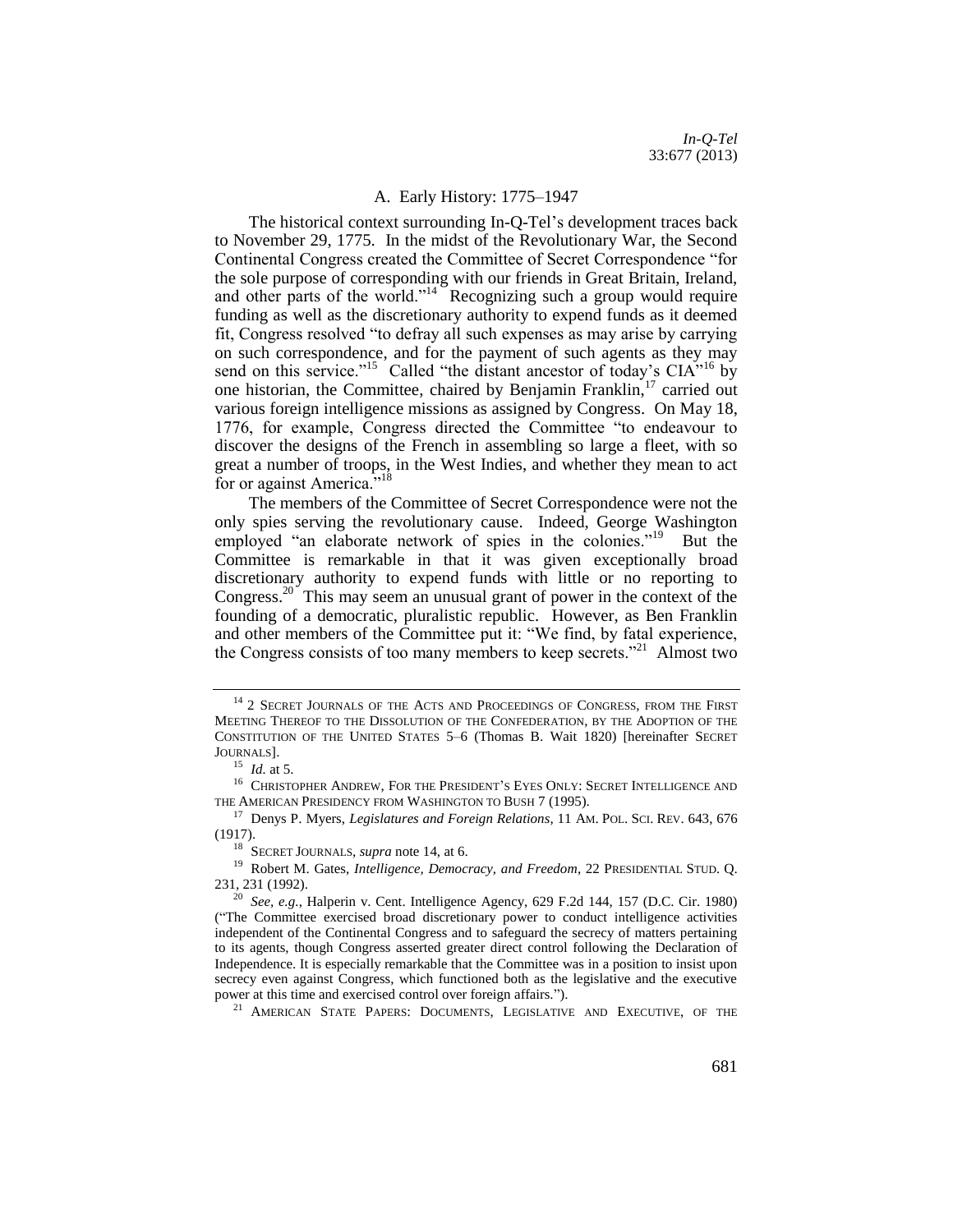centuries later, the Central Intelligence Agency Act of 1949 would grant similar deference to the CIA. $^{22}$ 

George Washington's contributions to the development and funding of U.S. spy efforts did not end with the Revolutionary War. On January 8, 1790, during a speech to Congress that would be remembered as the first State of the Union address, $^{23}$  President Washington requested "a competent" fund designated for defraying the expenses incident to the conduct of our foreign affairs."<sup>24</sup> On July 1, 1790, Congress responded by creating the Contingent Fund of Foreign Intercourse, known informally as the Secret Service Fund.<sup>25</sup> Congress authorized the President "to draw from the treasury of the United States . . . a sum not exceeding forty thousand dollars annually" to finance intelligence operations.<sup>26</sup> The Act included an annual reporting provision, but Congress required the President to account only for expenditures from the fund "as in his judgment may be made public."<sup>27</sup> On February 9, 1793, Congress clarified the reporting provision by requiring the President to certify expenditures from the fund. Significantly, Congress declared "every such certificate shall be deemed a sufficient voucher for the sums or sums therein expressed to have been expended."<sup>28</sup> Thus, while President Washington had to certify the sums spent from the fund, he could "conceal both the purposes and recipients of payments."<sup>29</sup>

Although the Contingent Fund remained in use by U.S. Presidents until the mid-twentieth century, $30$  the operations it funded consisted of "ad hoc efforts."<sup>31</sup> This would change during World War II,<sup>32</sup> when President

<sup>24</sup> 1 ANNALS OF CONG. 969–70 (1790) (Joseph Gales ed., 1834).

<sup>25</sup> ANDREW, *supra* not[e 16,](#page-5-2) at 11.

<sup>26</sup> Act of July 1, 1790, ch. 22, § 1, 1790 FIRST CONG. 128-29 (providing the means of intercourse between the United States and foreign nations).

<sup>27</sup> *Id.*

<sup>28</sup> Act of Feb. 9, 1793, ch. 4, § 2, 1793 SECOND CONG. 299–30 (continuing "in force for a limited time," and amending "An act providing the means of intercourse between the United States and foreign nations").

<sup>29</sup> ANDREW, *supra* not[e 16,](#page-5-2) at 11.

<sup>31</sup> Gates, *supra* not[e 19,](#page-5-3) at 232.

<sup>32</sup> *See* Edward F. Sayle, *The Historical Underpinnings of the U.S. Intelligence Community*, 1 J. INTELLIGENCE & COUNTERINTELLIGENCE 1 (1986) (discussing the development of U.S. intelligence efforts between the Revolutionary War and World War II).

CONGRESS OF THE UNITED STATES, FROM THE FIRST SESSION OF THE FIRST TO THE SECOND SESSION OF THE SEVENTEENTH CONGRESS 568 (Washington, Gales & Seaton 1834).

 $22$  Central Intelligence Agency Act of 1949, ch. 227, 68 Stat. 208 (codified as amended at 50 U.S.C. § 403 (2006)).

<sup>23</sup> *See, e.g.*, *Halperin*, *supra* note 20 at 158 (describing President Washington's address as "the precursor to the 'State of the Union' message. . .").

<sup>30</sup> *See, e.g.*, Halperin v. Cent. Intelligence Agency, 629 F.2d 144, 158–59 (D.C. Cir. 1980) ("The contingent fund remained in continuous use by the President throughout the nineteenth century and up to the creation of the CIA in the mid-twentieth century.").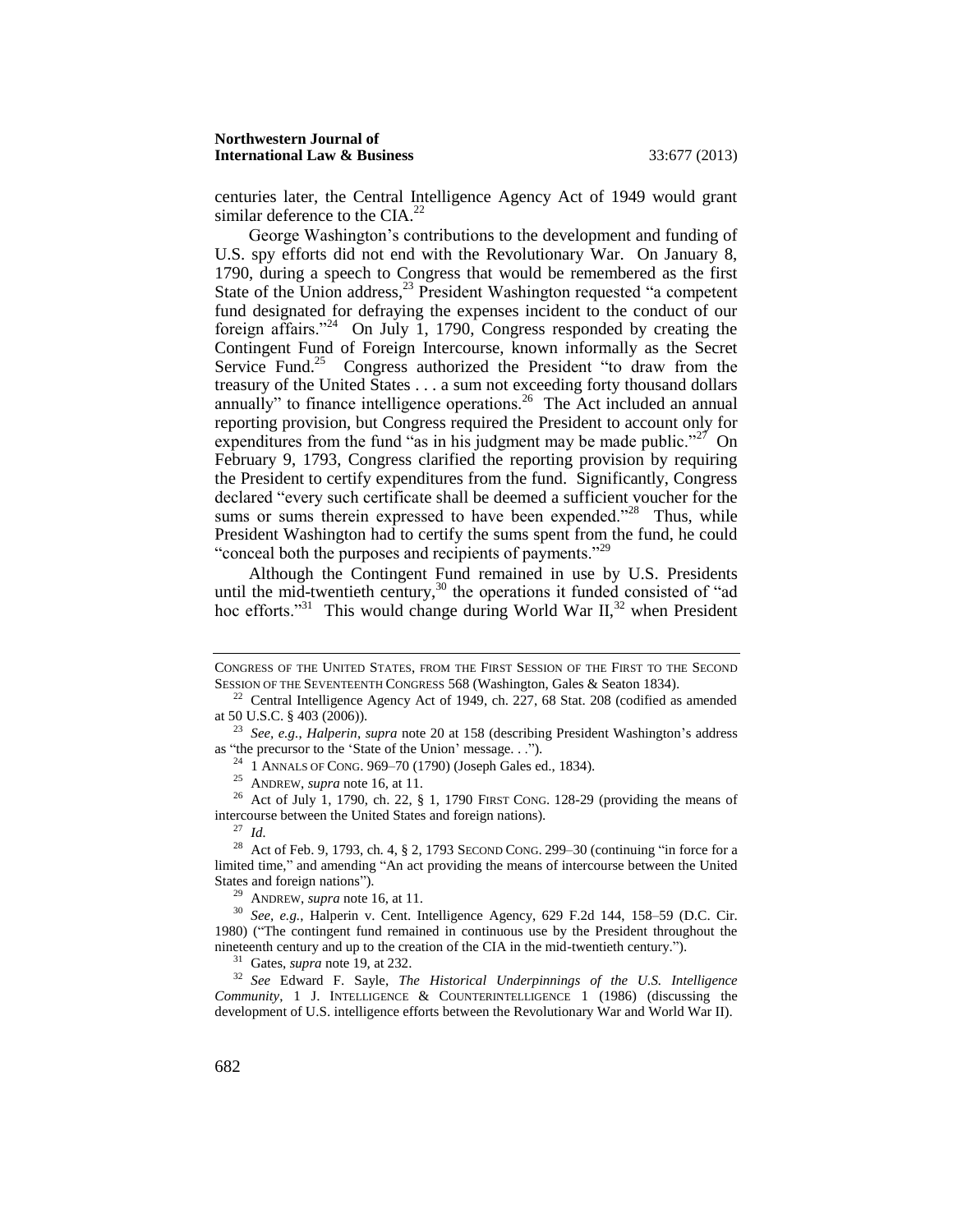Franklin D. Roosevelt created the United States' first centralized intelligence agency—the Office of Strategic Services (OSS)—in order to coordinate wartime intelligence efforts.<sup>33</sup>

Roosevelt named William J. Donovan to lead the OSS. An influential New York lawyer<sup>34</sup> and a recipient of the Medal of Honor,<sup>35</sup> Donovan would become known as the "founder of modern American intelligence"<sup>36</sup> for his innovative approach to OSS operations. Instead of building OSS manpower solely with military staff, Donovan recruited gifted civilians with seemingly unrelated talents. Robert M. Gates, who led the CIA from 1991 to 1993, commented: "Donovan's greatest legacy to American intelligence was that he brought talented people from all walks of life into the national security business: people like prominent Harvard historian William Langer, jazz musician Miles Copeland, filmmaker John Ford, baseball player Mo Berg, and future chef Julia Child."<sup>37</sup> Fifty years after the OSS turned to talented civilians for assistance with its wartime mission, the CIA would take Donovan's approach one step further with In-Q-Tel. While Donovan had recruited civilians to join the OSS, In-Q-Tel would invest CIA money in technology-focused private-sector startups.

As World War II drew to a close, uncertainty surrounded the future of U.S. intelligence efforts. In September 1945, shortly after the ending of hostilities with Japan, President Harry S. Truman shut down the OSS and effectively cut off funding for intelligence operations.<sup>38</sup> "Americans had believed that their country was guided by uniquely high ethical principles," wrote historian Christopher Andrew in 1995.<sup>39</sup> "They regarded peacetime espionage, if they thought of it at all, as a corrupt outgrowth of Old War diplomacy, alien to the open and upright American way."<sup>40</sup> The Cold War, however, would finally "persuade them otherwise."<sup>41</sup>

The charismatic Donovan sought to be a driving force in that

<sup>33</sup> Jennifer Davis Heaps, *Tracking Intelligence Information: The Office of Strategic Services*, 61 AM. ARCHIVIST 287, 289 (1998).

<sup>34</sup> *A Look Back: Gen. William J. Donovan Heads Office of Strategic Services*, CENT. INTELLIGENCE AGENCY, https://www.cia.gov/news-information/featured-story-archive/gen. william-j.-donovan-heads-oss.html (last visited Nov. 2, 2011).

<sup>35</sup> *See* William J. Donovan, *A Plea for State Regulation*, 159 ANNALS AM. ACAD. POL. & SOC. SCI. 76, 83 (1932) ("William J. Donovan . . . was the only man in the World War who received every decoration in the power of the United States to give: the Congressional Medal of Honor, the Distinguished Service Medal, and the Distinguished Service Cross.").

<sup>36</sup> Gates, *supra* not[e 19,](#page-5-3) at 232.

<sup>37</sup> *Id.* at 233.

<sup>38</sup> ANDREW, *supra* not[e 16,](#page-5-2) at 160.

<sup>39</sup> *Id.* at 29.

<sup>40</sup> *Id.*

<sup>41</sup> *Id.*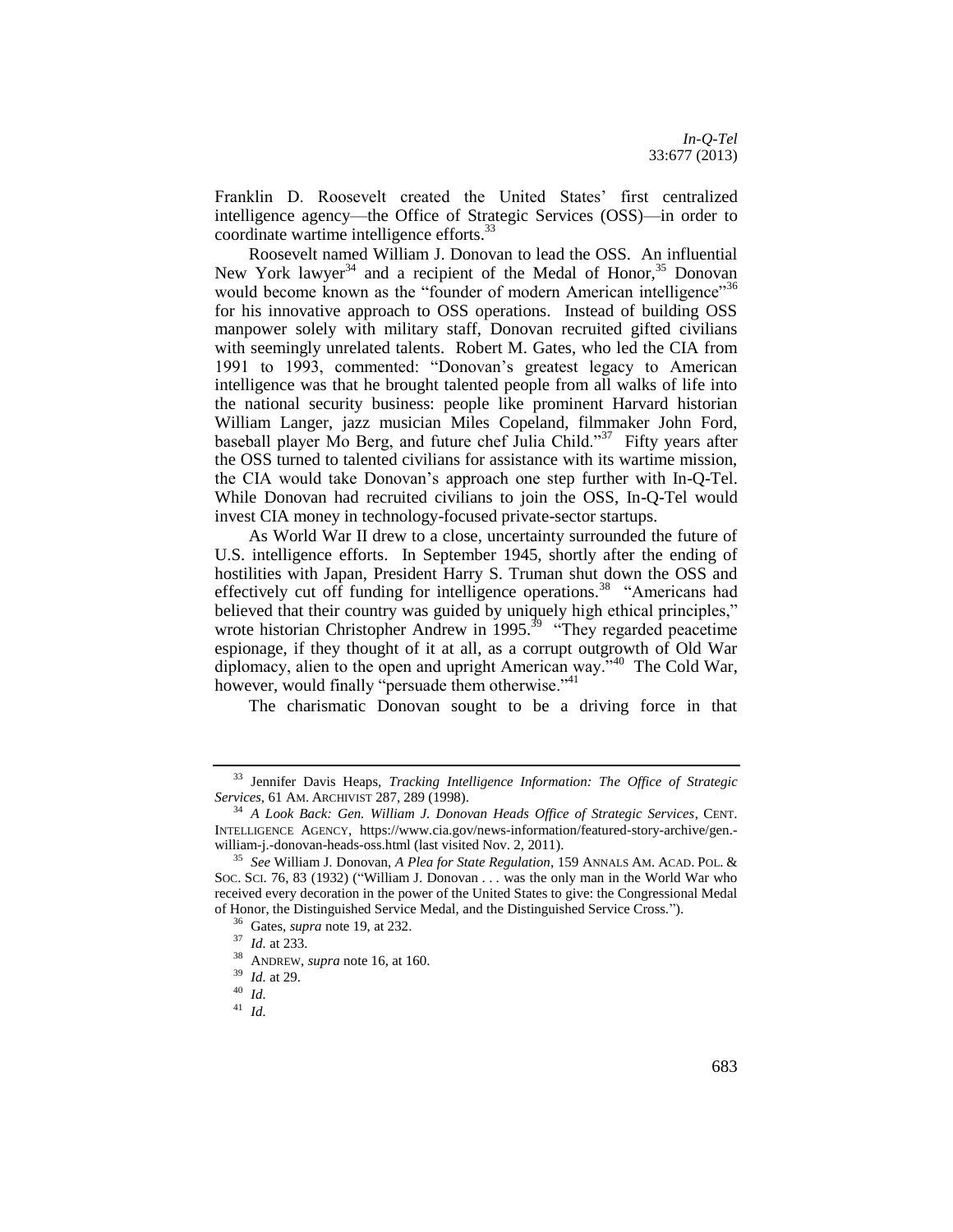#### **Northwestern Journal of International Law & Business** 33:677 (2013)

persuasion, but he faced resistance from President Truman.<sup>42</sup> Consequently, Donovan took his campaign directly to the public. Speaking to the Bar Association of New York City in February 1947, Donovan advocated for the permanent establishment and funding of coordinated intelligence efforts. The work of an intelligence agency, he explained, is not "mysterious" or "sinister"—it simply entails "pulling together myriad facts, making a pattern of them, and drawing inferences from that pattern."<sup>43</sup> After addressing his audience's fears of a peacetime intelligence agency, Donovan argued the United States "should have a Central Intelligence Agency, headed by a civilian with no allegiance to any governmental department, to collate and coordinate all of the information received in this country." $44$  A few months later, with the hostilities of the Cold War beginning "in earnest,"<sup>45</sup> Donovan won the debate.

# B. Formation of the CIA and In-Q-Tel: 1947–1999

<span id="page-8-0"></span>The National Security Act of 1947 created the CIA "[f]or the purpose of coordinating the intelligence activities of the several Government departments and agencies in the interest of national security."<sup>46</sup> The newly formed CIA drew many of its first officers from the ranks of the former OSS.<sup>47</sup> Two years later, with the CIA formally established and staffed, the Central Intelligence Agency Act of 1949 further clarified issues related to the CIA's administration.<sup>48</sup>

While the Central Intelligence Agency Act addressed the future of a new government agency, it reflected the prior development of American spy efforts. Echoing the broad grant of discretionary power made by the Second Continental Congress to Ben Franklin and the Committee of Secret Correspondence, the Act grants the CIA the expansive authority to expend funds "for purposes necessary to carry out [the CIA's] functions."<sup>49</sup> And the reporting requirements of the Act mirror the language used by Congress at the end of the eighteenth century. Just as Congress in 1793 had required a simple "certificate"<sup>50</sup> of the sums spent from the Contingent Fund with no

<sup>42</sup> *See, e.g.*, ANDREW, *supra* note [16,](#page-5-2) at 156–61; *see also* AGOSTINO VON HASSELL & SIGRID MACRAE, ALLIANCE OF ENEMIES: THE UNTOLD STORY OF THE SECRET AMERICAN AND GERMAN COLLABORATION TO END WORLD WAR II 292–95 (2006).

<sup>43</sup> *U.S. Intelligence Held Inadequate*, N.Y. TIMES, Feb. 26, 1947, at 6.

<sup>44</sup> *Id.*

<sup>45</sup> ANDREW, *supra* not[e 16,](#page-5-2) at 168.

<sup>46</sup> National Security Act of 1947, ch. 343, § 102(d), 61 Stat. 496, 498 (current version at 50 U.S.C. § 403-4(b) (2006)).

<sup>47</sup> *See* Gates, *supra* not[e 19,](#page-5-3) at 233.

<sup>48</sup> Cent. Intelligence Agency Act of 1949, ch. 227, § 8(a), 68 Stat. 208, 212 (codified as amended at 50 U.S.C. § 403(j) (2006)).

<sup>49</sup> *Id.*

<sup>50</sup> Act of Feb. 9, 1793, ch. 4, § 2, 1 Stat. 299, 300 (codified at 31 U.S.C. § 3526 (2006)).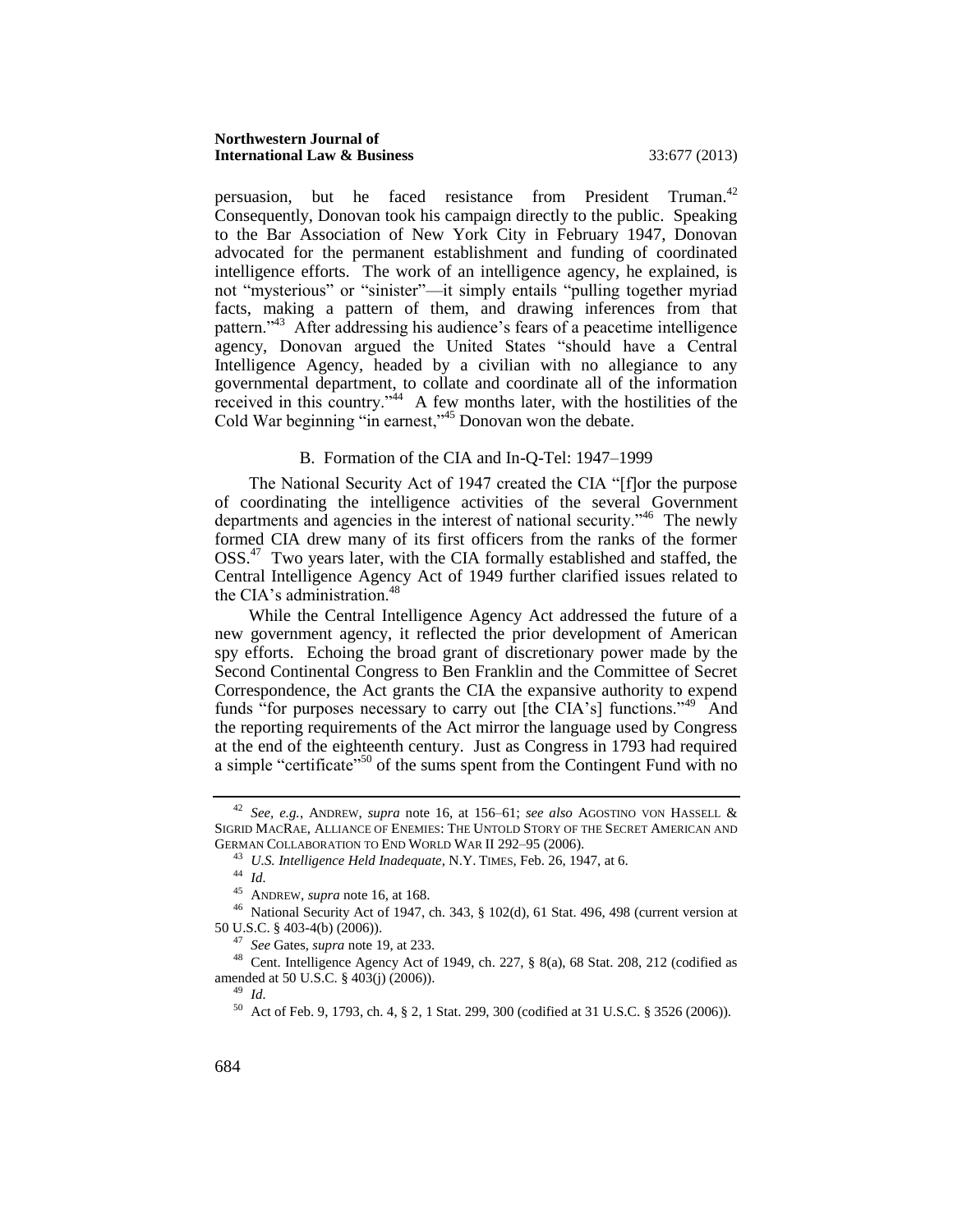need for an explanation of the purposes or recipients, the Central Intelligence Agency Act of 1949 required the same for the CIA's expenditures.<sup>51</sup> Both acts even conclude with the same sentence: "[E]very such certificate shall be deemed a sufficient voucher."<sup>52</sup> Thus, with the Central Intelligence Agency Act, Congress "merely continued a longstanding practice of secret expenditures for foreign intelligence matters."<sup>53</sup>

Although the CIA of the Cold War era derived from its predecessor of the Revolutionary War era, it also broke new ground—especially with respect to the role of R&D. The CIA began to view R&D and the technology it produced as a significant contributor to CIA's overall mission. The U-2 reconnaissance plane, the SR-71 reconnaissance plane, and the Corona spy satellite program emerged from this new focus on funding cutting-edge R&D programs.<sup>54</sup> Indeed, in recognition of their technological feats during the Cold War, the members of the CIA's Directorate of Science and Technology earned the nickname the "Wizards of Langley"<sup>55</sup>—a reference to the CIA's headquarters in Langley, Virginia.

<span id="page-9-0"></span>But the end of the Cold War would challenge the need for the CIA's continued existence,<sup>56</sup> not to mention the funding of its expensive  $R&D$ programs.<sup>57</sup> Indeed, when he began his tenure as Director of Central Intelligence  $(DCI)^{58}$  in July 1997, George Tenet took the helm of a CIA that faced an identity crisis. The Cold War no longer served as the justification for the CIA's mission and massive budget. "During the 1990s," recalled Tenet in 2007, "the conventional wisdom was that we had won the cold war and it was time to reap the peace dividend."<sup>59</sup> As a result, the federal government slashed the CIA's budget and workforce. $60$  In Tenet's view,

<sup>56</sup> Gates, *supra* note [19,](#page-5-3) at 234 ("[A] handful of voices question[ed] the need for intelligence in a post-Soviet, post-Cold War world . . . .").

<sup>57</sup> TENET WITH HARLOW, *supra* note [3,](#page-3-0) at 25–26.

<sup>58</sup> *George John Tenet*, CENT. INTELLIGENCE AGENCY, https://www.cia.gov/library/centerfor-the-study-of-intelligence/csi-publications/books-and-monographs/directors-and-deputydirectors-of-central-intelligence/tenet.html (last visited Jan. 23, 2013). In a 2004 restructuring of the intelligence community, the position of Director of the Central Intelligence Agency (D/CIA) replaced the position of DCI. *History of the CIA*, CENT. INTELLIGENCE AGENCY, https://www.cia.gov/about-cia/history-of-the-cia/index.html (last visited Mar. 1, 2013).

<sup>59</sup> TENET WITH HARLOW, *supra* note [3,](#page-3-0) at 14.

<sup>60</sup> *Id.* As Tenet recalled: "The entire intelligence community, not just CIA, lost billions

 $51$  50 U.S.C. § 403(j)(b).

<sup>52</sup> *Id.*; Act of Feb. 9, 1793 § 2.

<sup>53</sup> Halperin v. Cent. Intelligence Agency, 629 F.2d 144, 160 (D.C. Cir. 1980).

<sup>54</sup> *See* Rick E. Yannuzzi, *In-Q-Tel: A New Partnership between the CIA and the Private Sector*, 9 DEF. INTELLIGENCE J. 25, 26 (2000).

<sup>55</sup> *See generally* JEFFREY T. RICHELSON, THE WIZARDS OF LANGLEY: INSIDE THE CIA'<sup>S</sup> DIRECTORATE OF SCIENCE AND TECHNOLOGY (2001).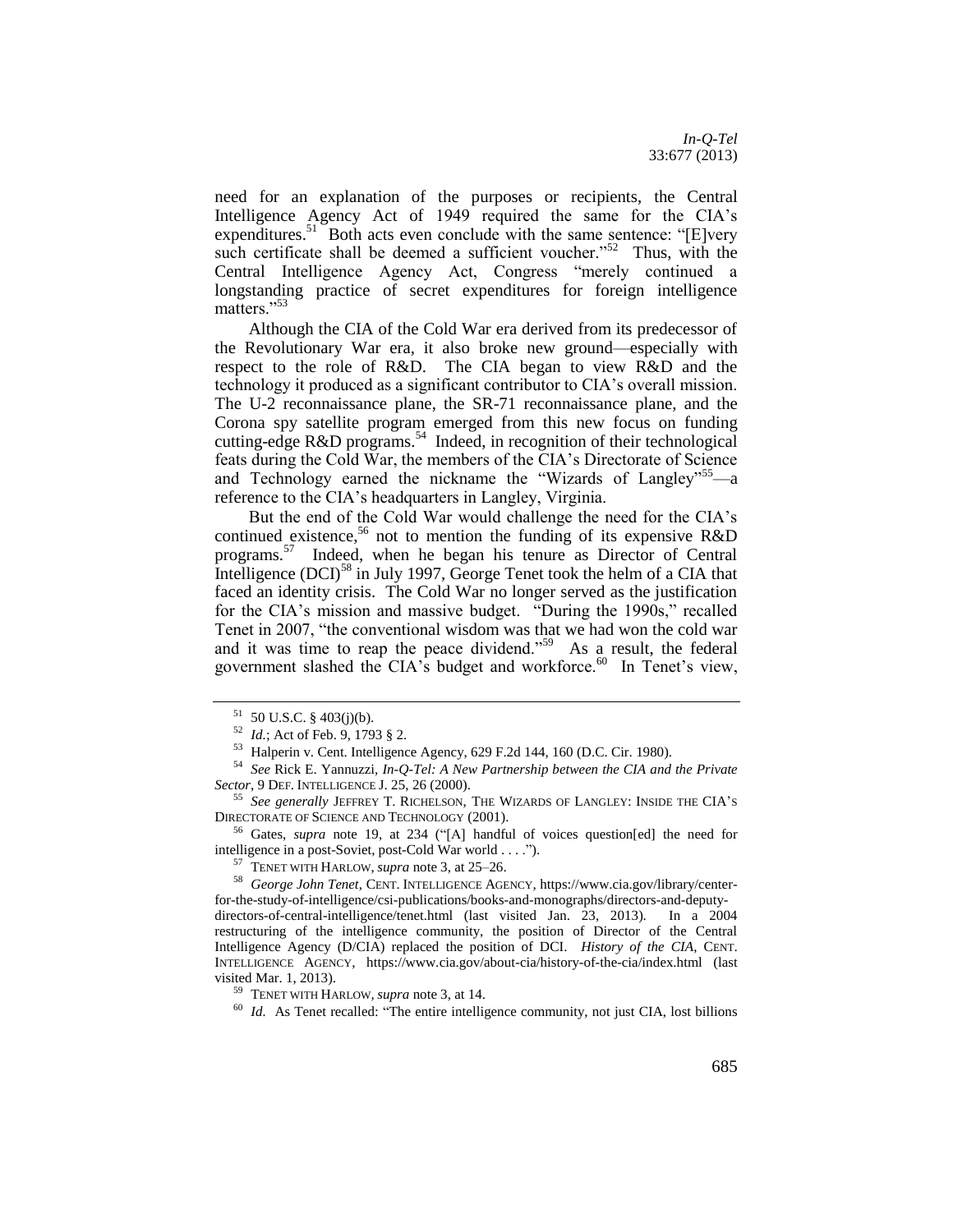"the supposed 'peace dividend' was devastating to the spy business at a time when its vitality was most needed."<sup>61</sup> As a result, morale at the CIA was low. Worse, as the fifth DCI in only seven years, Tenet realized the CIA faced the "critical problem" of "episodic leadership."<sup>62</sup>

The state of the CIA's Directorate of Science and Technology had also deteriorated, as the rise of the internet age challenged the CIA's preeminence in the area of R&D. "As limited as our human resources were when I took over as DCI in 1997," wrote Tenet, "our technological capacity might have been even worse." $63$  As he put it, the CIA had once been a "giant" in the area of science and technology, but "the dot-com revolution was passing us by. Private-sector technology was far outstripping our ability to keep pace with our targets."<sup>64</sup>

In one of his first moves as DCI, Tenet launched a strategic direction study to address these problems and assess how the CIA should approach (and fund) twenty-first century operations.<sup>65</sup> Not surprisingly, "[t]he study made a direct link between the Agency's future technology investments and improving its information gathering and analysis capabilities."<sup>66</sup> At that time, it had become apparent that technology would play a major role in the new landscape faced by the CIA—not the space-age military technology developed in secret labs for the Cold War, but information technology (IT) and computer systems developed by young entrepreneurs for the commercial marketplace. Writing for *Foreign Affairs* in 1990, for example, one commentator observed that "American intelligence analysts now have to cope with a torrent of information and data. Amid an exponential proliferation of satellites and fiber optics, interlinked computers and data bases ... these analysts are becoming information junkies."<sup>67</sup> He concluded: "If effectively harnessed and channeled, then astutely exploited, this new information and data flood can dramatically improve the quality and accuracy of American intelligence assessments and estimates . . . but it creates new complexities as fast as it clarifies old mysteries."<sup>68</sup>

<span id="page-10-0"></span>The CIA under Tenet faced the serious problem of how to deal with these new complexities. A novel approach suggested by Dr. Ruth David, the head of the Directorate of Science and Technology, caught Tenet's

<sup>66</sup> *Id.*

<sup>68</sup> *Id.*

of dollars in funding. Our workforce was slashed by almost 25 percent." *Id*.

 $^{61}$  *Id.* 

<sup>62</sup> *Id.*

<sup>63</sup> *Id*. at 25–26.

<sup>64</sup> *Id.* at 16.

<sup>65</sup> Yannuzzi, *supra* not[e 54,](#page-9-0) at 25.

<sup>67</sup> George A. Carver, Jr., *Intelligence in the Age of Glasnost*, 69 FOREIGN AFF. 147, 159 (1990).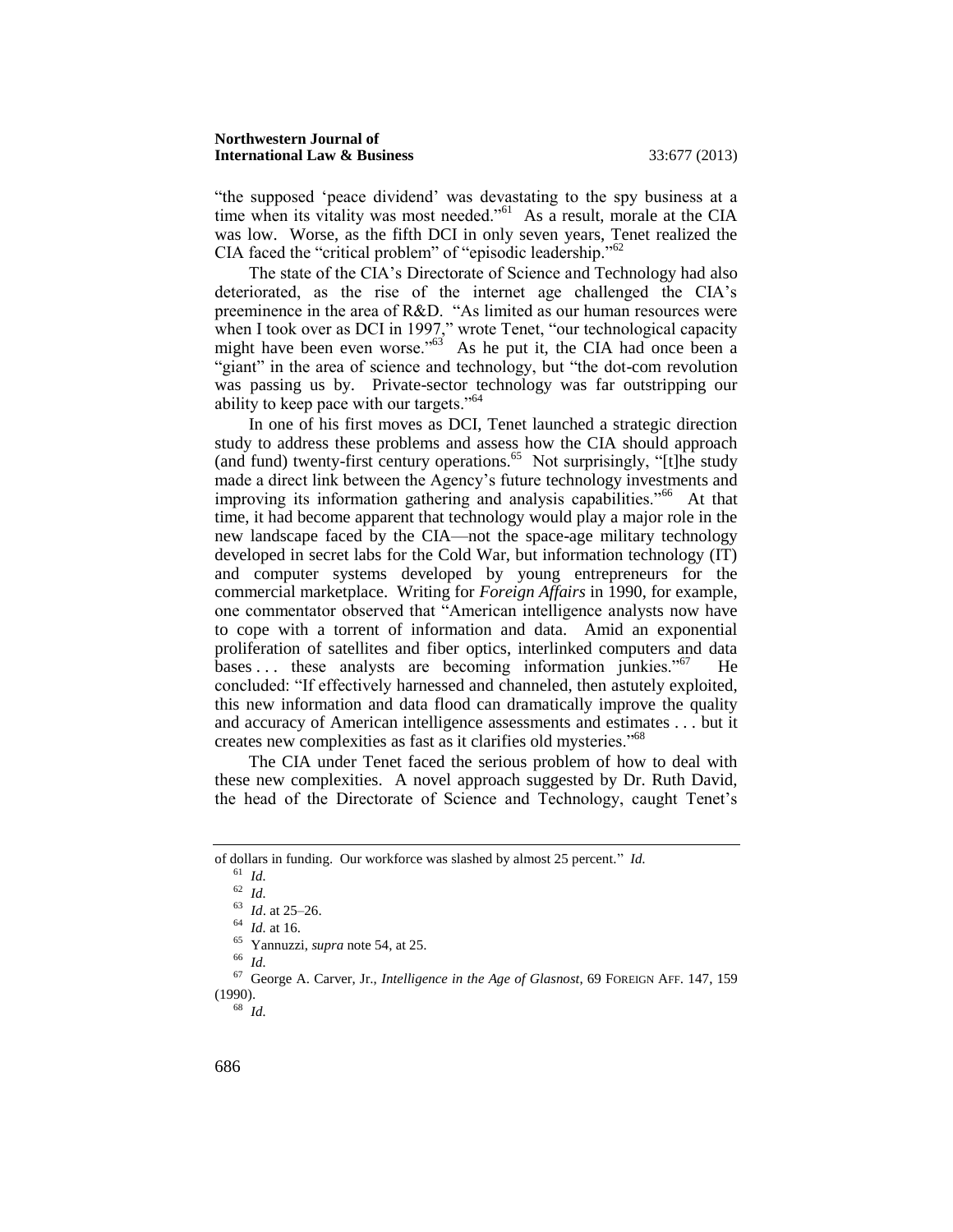eye.<sup>69</sup> David proposed that the CIA outsource a portion of its R&D efforts to the private sector.<sup>70</sup> After all, according to one former CIA official, "[a]s an information-based agency, the CIA must be at the cutting edge of information technology in order to maintain its competitive edge and provide its customers with intelligence that is both timely and relevant."<sup>71</sup> The problem, according to the official, was "the CIA did not, and could not, compete for IT innovation and talent with the same speed and agility that those in the commercial marketplace, whose businesses are driven by 'Internet time' and profit, could."

After much discussion within the CIA and talks with leaders in the private sector, $73$  the concept of a CIA-backed venture capital firm charged with "harness[ing] the brilliance of young innovators in the IT industry"<sup>74</sup> came to fruition. While the concept was new, it fit within the exceptionally broad discretion granted to the intelligence community since 1775.

The CIA approached Norman Augustine, the former chief executive officer (CEO) of the aerospace and defense company Lockheed Martin, to serve as the firm's founder, since Augustine had "the experience and passion necessary to start the Corporation."<sup>76</sup> Augustine accepted.<sup>77</sup> In February 1999, the CIA chartered In-Q-Tel<sup>78</sup> as "a private, independent, nonprofit corporation"<sup>79</sup> incorporated in Delaware.<sup>80</sup> The original corporate charter described In-Q-Tel's mission as follows: "[T]o exploit and develop new and emerging information technologies and pursue R&D that produce innovative solutions to the most difficult problems facing the CIA and Intelligence Community."<sup>81</sup> A month later, In-Q-Tel received its first contract from the CIA. $^{82}$  Thus, concluded a former CIA official, "In-Q-Tel was in business."<sup>83</sup>

In-Q-Tel represents the twenty-first century fusion of U.S. spy efforts with the venture capital industry. The broad grant of discretionary authority

<sup>78</sup> The initial name of the corporation was Peleus; it was soon changed to In-Q-It and finally to In-Q-Tel. BENS REPORT, *supra* not[e 1,](#page-2-1) at 6.

<sup>81</sup> *Id.*

<sup>69</sup> TENET WITH HARLOW, *supra* note [3,](#page-3-0) at 26.

<sup>70</sup> *Id.*

<sup>71</sup> Yannuzzi, *supra* not[e 54,](#page-9-0) at 26.

<sup>72</sup> *Id.* at 27.

<sup>73</sup> *Id.* at 26.

<sup>&</sup>lt;sup>74</sup> TENET WITH HARLOW, *supra* note [3,](#page-3-0) at 26.

<sup>75</sup> BENS REPORT, *supra* not[e 1,](#page-2-1) at 31.

<sup>76</sup> Yannuzzi, *supra* not[e 54,](#page-9-0) at 26.

<sup>77</sup> *Id.*

<sup>79</sup> TENET WITH HARLOW, *supra* note [3,](#page-3-0) at 26.

<sup>80</sup> BENS REPORT, *supra* not[e 1,](#page-2-1) at 6.

<sup>82</sup> Yannuzzi, *supra* not[e 54,](#page-9-0) at 26.

<sup>83</sup> *Id.*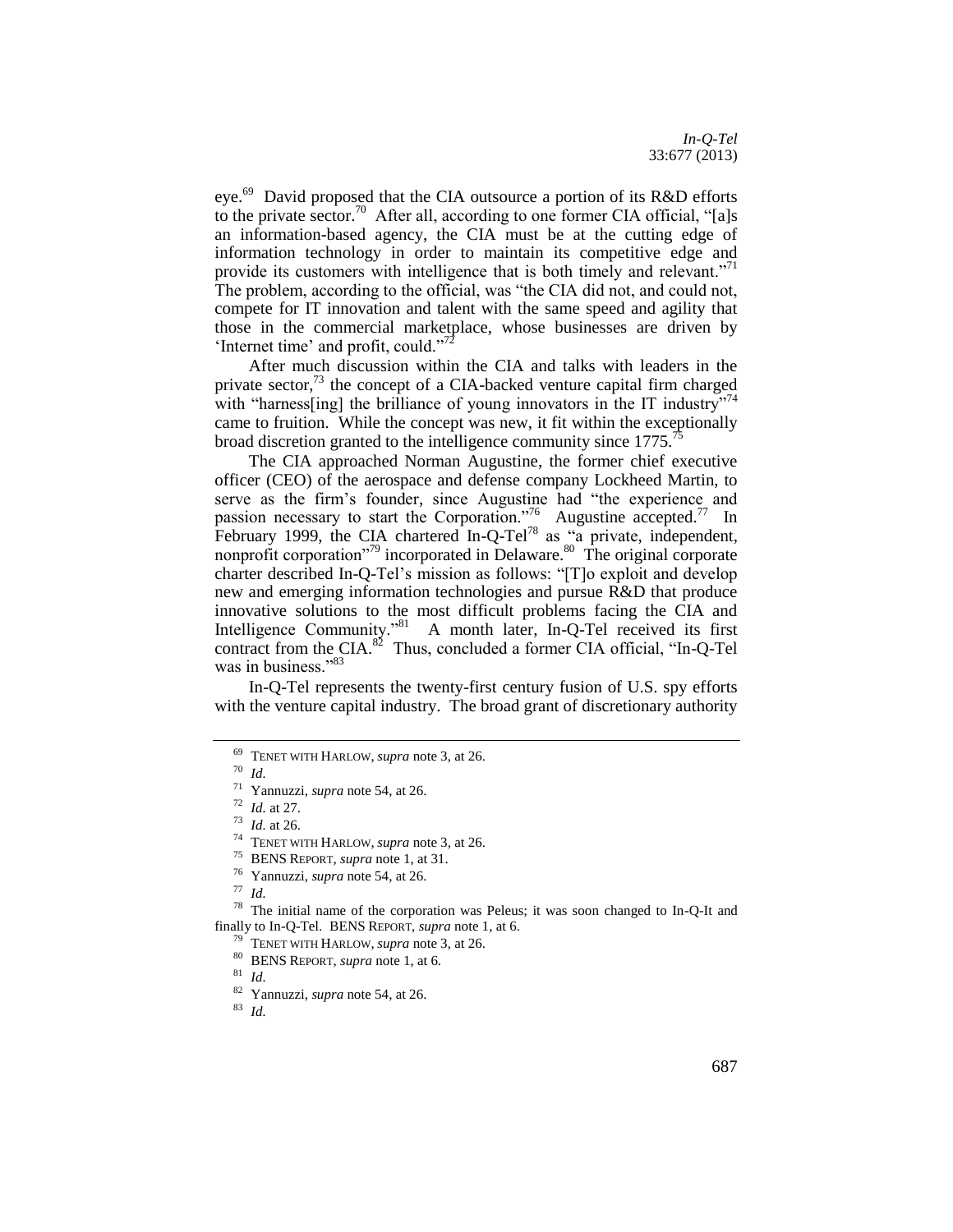afforded to the CIA traces directly to the Committee of Secret Correspondence. Today, the Director of the CIA is enabled under a statutory catchall provision to "perform such other functions and duties related to intelligence affecting the national security as the President or the Director of National Intelligence may direct."<sup>84</sup> The provision mirrors the language used by Congress in 1775. The similarly broad grant of power to the CIA to expend funds with little or no reporting requirements traces back to George Washington's "competent fund"—the Contingent Fund of Foreign Intercourse. Today, the CIA's funds "may be expended without regard to the provisions of law and regulations relating to the expenditure of Government funds."<sup>85</sup> Lastly, the decision by the CIA to approach the private sector to tap into civilian ingenuity traces to William Donovan's innovative approach to staffing the  $OSS$ .<sup>86</sup>

Thus, the CIA's decision to form In-Q-Tel fit within the parameters for funding intelligence operations established more than two centuries ago. However, In-Q-Tel also brought the CIA into the unchartered territory of venture capital—a business model this Comment will now discuss.

#### <span id="page-12-2"></span><span id="page-12-1"></span>III. VENTURE CAPITAL AND THE U.S. GOVERNMENT

<span id="page-12-0"></span>When the Second Continental Congress created the Committee of Secret Correspondence in 1775 and thereby paved the way for the CIA, the modern venture capital industry did not exist.<sup>87</sup> The concept of a market for equity investments, whereby an investor exchanges capital for an ownership stake in a company and is then able to trade that stake with other investors, had been around since 1602, when the Dutch East India Company made the first initial public offering (IPO) of corporate stock.<sup>88</sup> But the first real venture capital firm did not come to existence until more than three centuries later, when a group of investors, led by the president of the Massachusetts Institute of Technology and a professor at Harvard Business School, founded American Research and Development (ARD) in 1946.<sup>89</sup>

<sup>87</sup> *See* Kenneth W. Rind, *The Role of Venture Capital in Corporate Development*, 2 STRATEGIC MGMT. J. 169, 170 (1981) (discussing the origins of the venture capital industry).

<sup>84</sup> 50 U.S.C. §§ 403-4(a) (2006).

<sup>85</sup> *Id.* § 403(j).

<sup>&</sup>lt;sup>86</sup> Examples abound of the CIA's partnerships with the private sector, especially during the Cold War. In 1951, for example, the CIA spent \$300,000 to establish a Harvard-based think tank charged with "research[ing] worldwide political, economic and social change . . . in the interest of the entire intelligence community." KAI BIRD, THE COLOR OF TRUTH: MCGEORGE BUNDY AND WILLIAM BUNDY: BROTHERS IN ARMS 138–39 (1998).

<sup>88</sup> NIALL FERGUSON, THE ASCENT OF MONEY: A FINANCIAL HISTORY OF THE WORLD 128– 33, 343 (2008).

<sup>89</sup> Paul Gompers & Josh Lerner, *The Venture Capital Revolution*, 15 J. ECON. PERSP. 145, 146 (2001).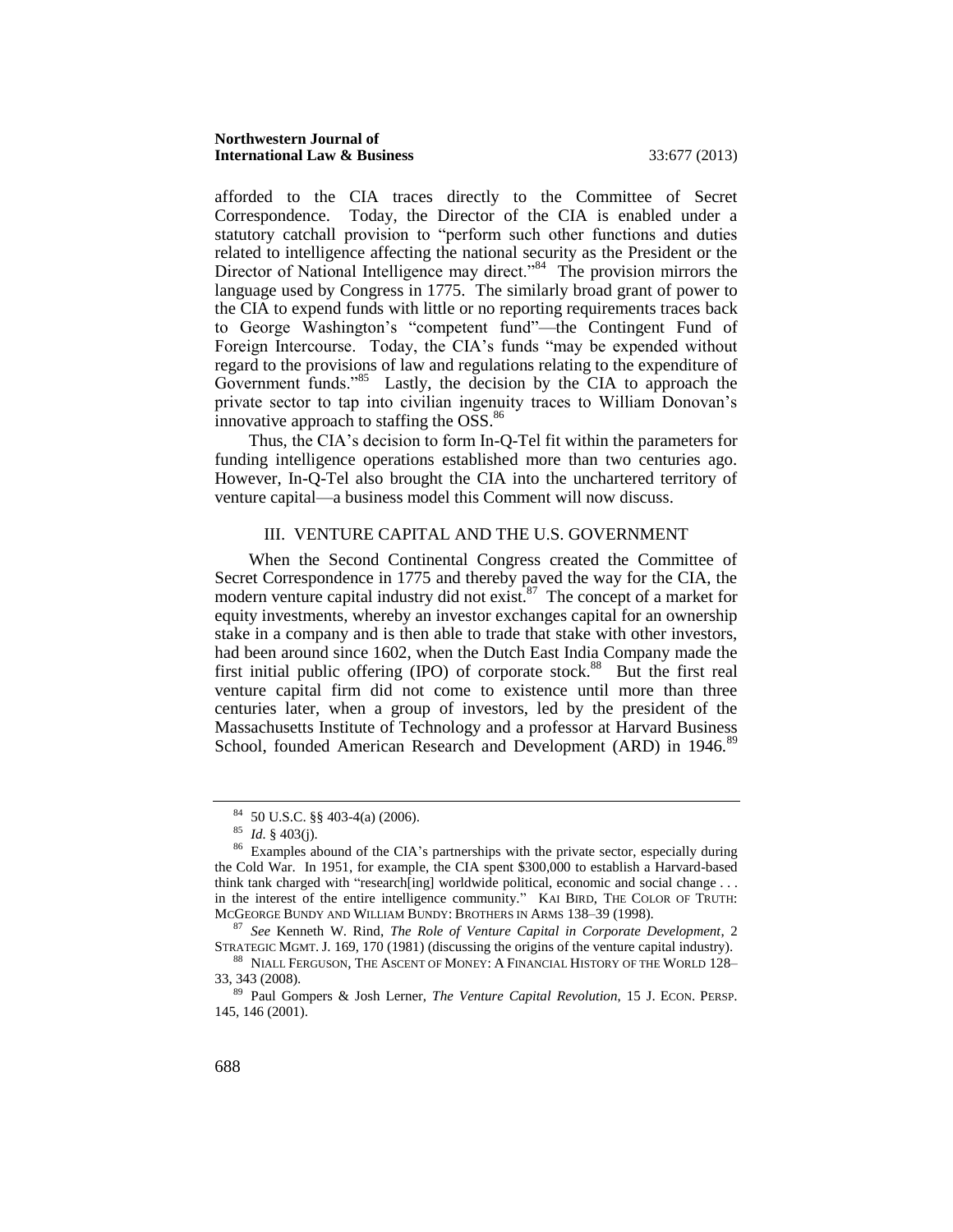Although the success of ARD's investments "ranged widely,"<sup>90</sup> the firm gained notoriety when its initial investment of \$70,000 in Digital Equipment Company in 1957 ballooned to a reported value of \$355 million upon the company's IPO about a decade later.<sup>91</sup> From the ARD model grew the modern venture capital industry.<sup>9</sup>

# <span id="page-13-3"></span><span id="page-13-2"></span><span id="page-13-1"></span>A. Venture Capital in the United States

<span id="page-13-0"></span>Today, private-sector venture capital fund managers (i.e., venture capital firms) serve as "financial intermediaries between sources of funds (typically institutional investors) and high-growth and high-tech entrepreneurial firms"<sup>93</sup> that otherwise have limited access to capital.<sup>94</sup> The fund managers often play "a significant role in enhancing the value of their entrepreneurial investments as they provide financial, administrative, marketing, and strategic advice."<sup>95</sup> In order to play such a leading role, venture capital fund managers usually take relatively large equity positions in their portfolio companies and exert high-level control. $96$  Indeed, according to the National Venture Capital Association: "Venture capital partners become actively engaged with a company, typically taking a board seat. With a startup, daily interaction with the management team is common."97

The goal of the venture capital firm is to "grow the company to a point where it can go public or be acquired by a larger corporation (called an 'exit') at a price that far exceeds the amount of capital invested."<sup>98</sup>

 $93$  DOUGLAS J. CUMMING & SOFIA A. JOHAN, VENTURE CAPITAL AND PRIVATE EQUITY CONTRACTING: AN INTERNATIONAL PERSPECTIVE 3–4 (2009).

<sup>98</sup> *National Venture Capital Association*, VC INDUSTRY OVERVIEW, http://www.nvca.org/index.php?option=com\_content&view=article&id=141&Itemid=589

<sup>90</sup> *Id.*

<sup>91</sup> *Id.*; *see generally* David H. Hsu & Martin Kenney, *Organizing Venture Capital: The Rise and Demise of American Research & Development Corporation, 1946*–*1973*, 14 INDUS. & CORP. CHANGE 579–616 (2005).

 $92$  But note that while the venture capital model "is a fairly recent phenomenon, 'private risk capital' investing has existed in one form or another in every society that had significant commercial activity." JACK S. LEVIN & DONALD E. ROCAP, STRUCTURING VENTURE CAPITAL, PRIVATE EQUITY, AND ENTREPRENEURIAL TRANSACTIONS 1–13 (2012).

 $94$  Typically, banks do not finance entrepreneurial projects, since the risk of default is especially high. This often leaves the entrepreneur turning to his or her own savings account or family and friends for the capital needed to get the project off the ground. Venture capital funds take on these high-risk projects and provide start-up capital; in return for assuming such high risk, these investors expect to be compensated handsomely. *Id.* at 10–11.

<sup>95</sup> *Id.* at 4.

<sup>96</sup> *Id.* at 11.

 $^{97}$  Nat'l Venture Cap. Ass'n & Thomson Reuters, National Venture Capital ASSOCIATION YEARBOOK 2011, at 7 (2011), *available at* http://www.slideshare.net/Rachid\_Sefrioui/venture-capital-2011-nvca-yearbook-2011.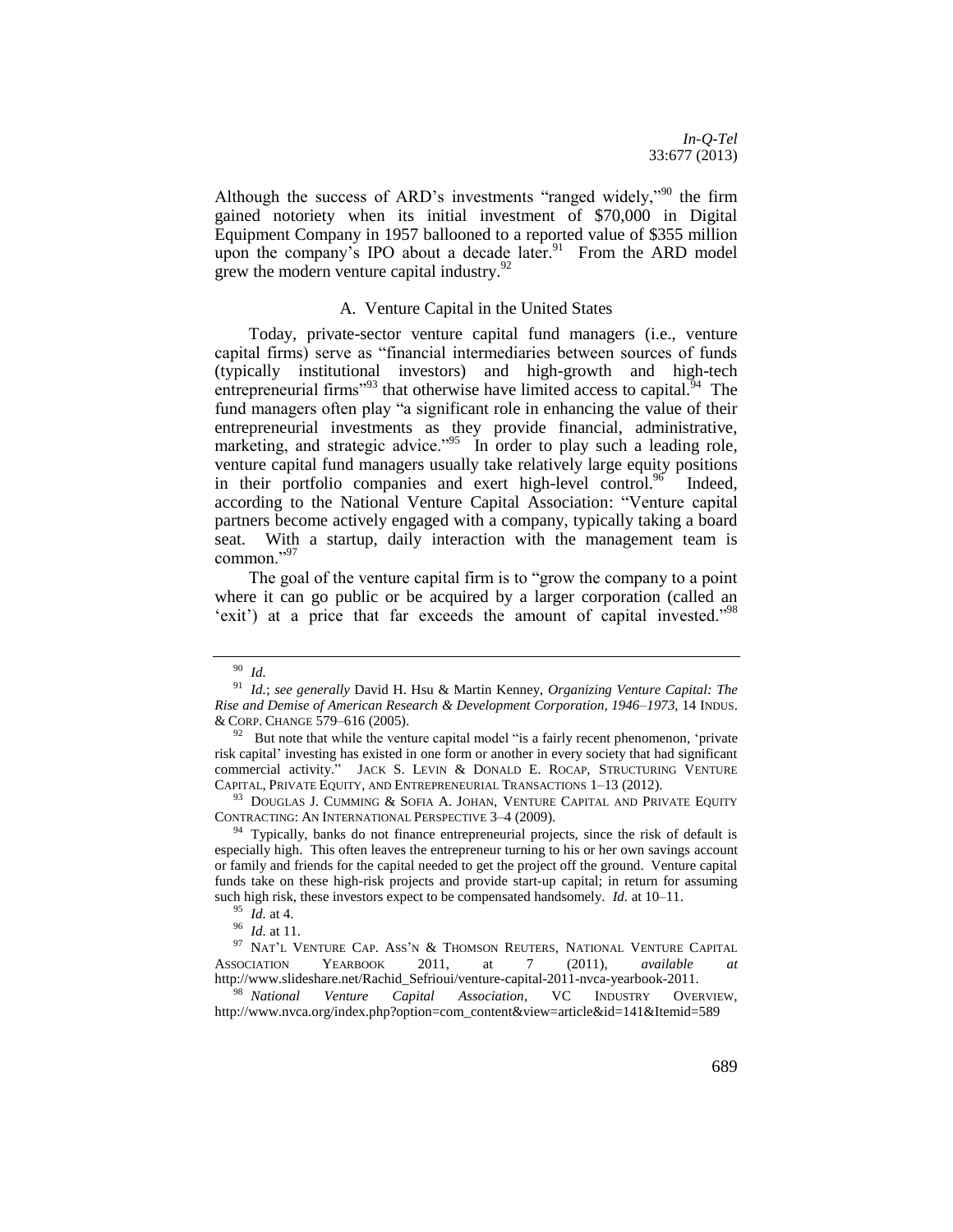Typically, the investment is held for multiple years before the exit.<sup>99</sup> For their highly specialized services, venture capital fund managers are compensated with an annual management fee (generally 2% of the fund's committed capital) plus a performance fee called "carried interest" (generally 20% of capital gains from the exit sales of the fund's investments).<sup>100</sup> This compensation structure is known colloquially as "2 and 20."<sup>101</sup>

The unusual taxation of the 2 and 20 structure has recently become the subject of intense political debate.<sup>102</sup> "The general partners  $\int$  of a venture capital fund] typically claim the 2% fee as compensation, so it's subject to ordinary income and payroll taxes," notes the *Wall Street Journal*.<sup>103</sup> "But they often classify the 20% share of profits—where the big money can be as an investment producing a capital gain or loss."<sup>104</sup> The difference is important because the highest tax rate applied to capital gains is slightly more than half the highest rate applied to ordinary income.<sup>10</sup>

<span id="page-14-0"></span>But not all venture capital firms earn huge profits. Indeed, many are not profitable at all. The venture capital market is notoriously complex and  $challening$ , and success is rare.<sup>106</sup> The National Venture Capital Association cautions: "Approximately one-third of portfolio companies [held by venture capital funds] fail, so those that do succeed must do so in a big way."<sup>107</sup> Otherwise, the fund managers will run out of capital as investors move to other managers. On the other hand, successful venture capital firms and other financial intermediaries continue to attract investors. Indeed, "[m]any recent . . . funds have capital exceeding \$1 billion (and a few exceeding \$10 billion)."<sup>108</sup> The success of these firms traces in large part to the industry's ability to attract the best and brightest with the potential to obtain substantial compensation under the 2 and 20 model.<sup>109</sup>

<sup>(</sup>last visited Nov. 2, 2011).

<sup>99</sup> CUMMING & JOHAN, *supra* not[e 93,](#page-13-1) at 5; LEVIN & ROCAP, *supra* not[e 92,](#page-13-2) at 1–4.

<sup>100</sup> CUMMING & JOHAN, *supra* not[e 93,](#page-13-1) at 4.

<sup>101</sup> *See, e.g.*, Laura Saunders, *Billionaires Decry "Carried Interest"*, WALL ST. J. TOTAL RETURN BLOG (Feb. 18, 2012, 9:32 AM), http://blogs.wsj.com/totalreturn/2012/01/20/billionaires-decry-carried-interest/.

<sup>102</sup> *Id.*

<sup>103</sup> *Id.*

 $104$   $\bar{I}d.$ 

<sup>105</sup> *Id.*

<sup>106</sup> *See generally* Ronald J. Gilson, *Engineering a Venture Capital Market: Lessons from the American Experience*, 55 STAN. L. REV. 1067 (2003).

<sup>107</sup> *National Venture Capital Association*, *supra* note [98.](#page-13-3)

<sup>108</sup> LEVIN & ROCAP, *supra* not[e 92,](#page-13-2) at 1–15.

<sup>109</sup> *See generally* Gilson, *supra* not[e 106.](#page-14-0)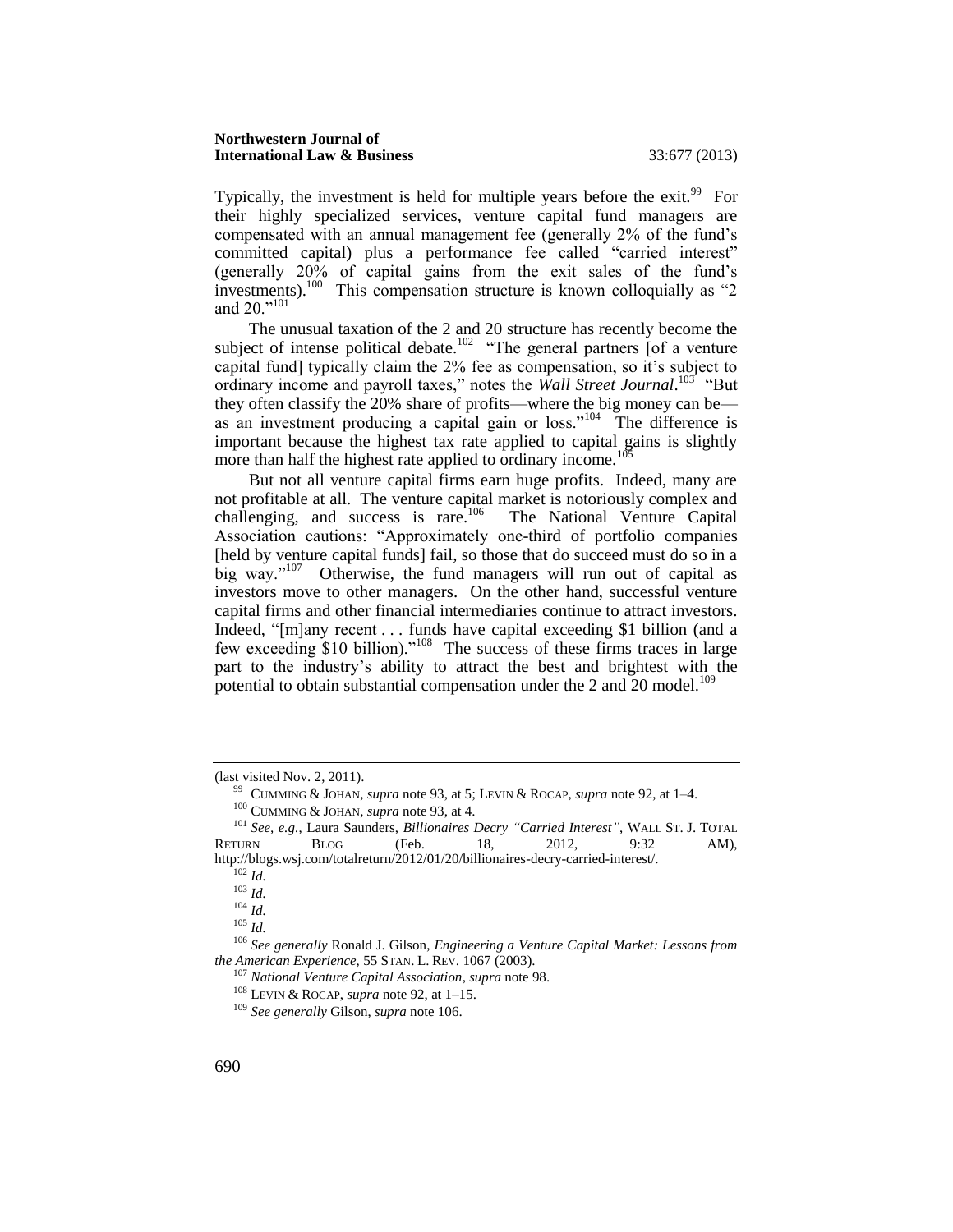*In-Q-Tel* 33:677 (2013)

# B. Strategic Venture Capital and Recent Government Projects

<span id="page-15-0"></span>As the CIA grew in influence within the U.S. government, its staff did not miss the concurrent rising influence of the financial sector. When the National Security Act of 1947 created the CIA, the financial sector contributed 2.3% to U.S. gross domestic product.<sup>110</sup> By 2007 that figure had increased by almost four times to  $8.1\%$ <sup>11</sup> "In other words," observed historian Niall Ferguson, "approximately \$1 of every \$13 paid to employees in the United States now went to people working in finance."<sup>112</sup> Commenting on this trend, one CIA official concluded "the flow of capital and talent has irresistibly moved to the commercial sector, where the prospect of huge profits from initial public offerings and equity-based compensation has become the norm."<sup>113</sup>

While venture capital is primarily considered a profit-driven industry,  $114$  its "unique link between finance and innovation"  $115$  also positions it to function as a sort of incubator for R&D. Indeed, for the past few decades, a handful of corporations have made strategic venture capital investments in promising start-ups as part of broader attempts to supplement internal  $R&D$  efforts.<sup>116</sup> Under this model, generating profits often takes a back seat to fueling innovation. Whereas the strictly financial model seeks to buy stakes in the start-ups that will generate the highest profits from large growth, the strategic model primarily seeks to buy stakes in start-ups that will generate relevant new technology. Through the investment process, the strategic venture capitalist hopes to gain early access to cutting-edge technology.

Although it is difficult to assess the overall success of strategic venture capital investments with respect to R&D, a 2000 study published by the prominent think tank RAND concluded "a dollar of venture capital appears to be about three times more potent in stimulating patenting than a dollar of traditional corporate  $R&D.^{117}$  The study suggested "venture capital, even though it averaged less than 3% of corporate R&D from 1983 to 1992, is responsible for a much greater share—about 8%—of U.S. industrial

<sup>110</sup> FERGUSON, *supra* not[e 88,](#page-12-1) at 6.

<sup>111</sup> *Id.*

<sup>112</sup> *Id.*

<sup>113</sup> Yannuzzi, *supra* not[e 54,](#page-9-0) at 26.

<sup>&</sup>lt;sup>114</sup> "Private [venture capital] investors are intensely driven by financial motivations, whereas [government venture capital] programs are primarily driven by strategic concerns." Mara, *supra* note [6,](#page-3-1) at 11.

<sup>115</sup> Gilson, *supra* not[e 106,](#page-14-0) at 1068.

<sup>116</sup> *See* Rind, *supra* note [87,](#page-12-2) at 179 (discussing venture capital as "a useful tool for corporate development").

<sup>117</sup> Samuel Kortum & Josh Lerner, *Assessing the Contribution of Venture Capital to Innovation*, 31 RAND J. ECON. 674, 675 (2000).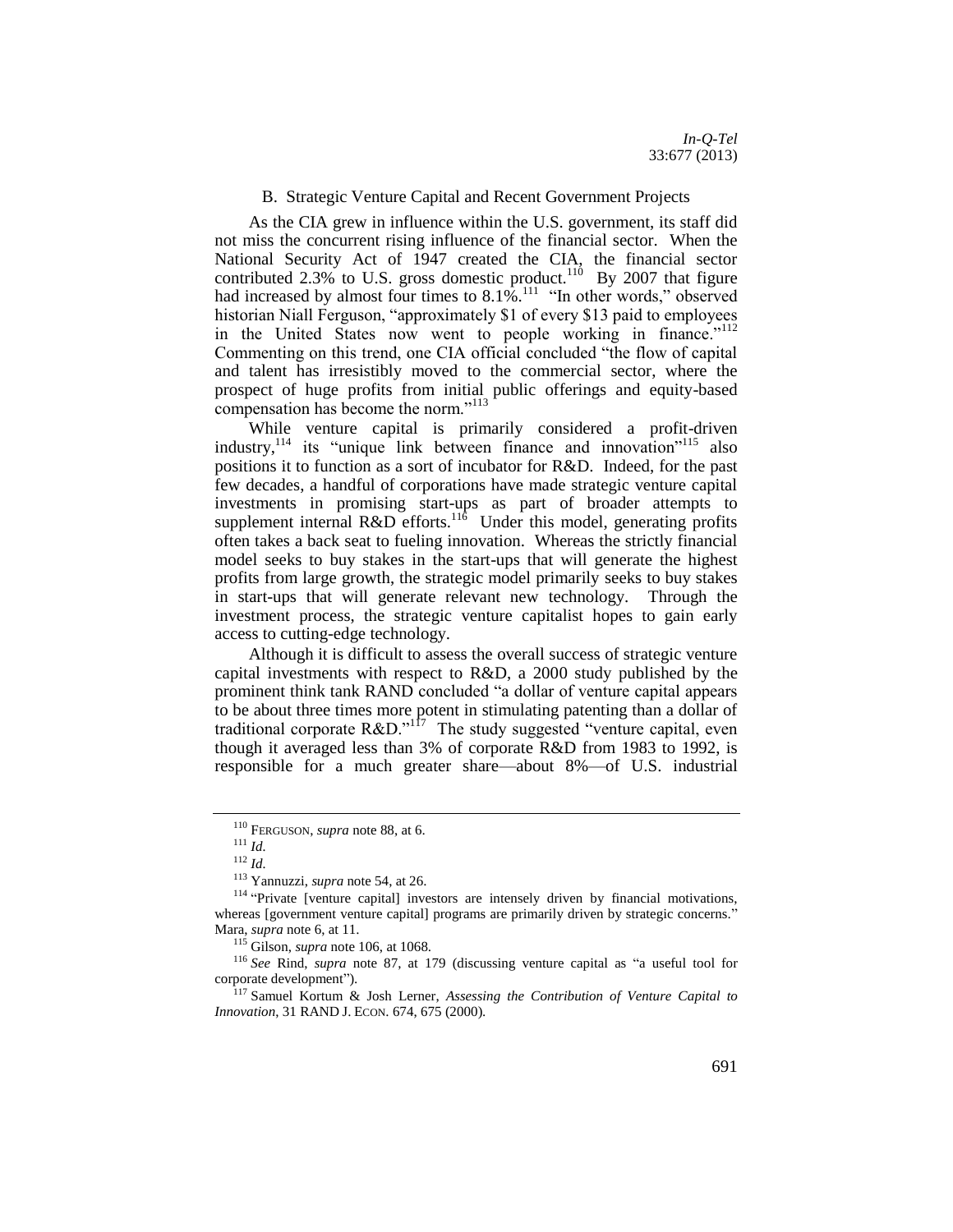innovations in this decade."<sup>118</sup>

<span id="page-16-0"></span>The U.S. federal government paid careful attention to the rising role played by venture capital in the context of  $R&D$ .<sup>119</sup> Seeking to act as a catalyst for innovation, the government created the Advanced Technology Program (ATP) in 1990.<sup>120</sup> From 1990 to 2007, ATP provided "research funding to universities and colleges, government-owned laboratories, and for-profit enterprises."<sup>121</sup> As a public-private partnership, ATP funded projects that promised commercial applications and broad economic benefits.<sup>122</sup> Although not a venture capital firm itself, ATP sought to produce a "halo effect"<sup>123</sup> with the investments it made in order to draw the attention of private-sector venture capital funds, thus encouraging the private-sector funds to invest.

<span id="page-16-1"></span>In 2007, the Technology Innovation Program<sup>124</sup> (TIP) replaced the Advanced Technology Program.<sup>125</sup> Although TIP is a continuation of what has been termed "public venture capital,"<sup>126</sup> TIP broadens the scope of funding to include "high-risk, high-reward, transformative research, ... targeted to key societal challenges that are not being addressed elsewhere."<sup>127</sup> TIP defines a societal challenge as "a problem or issue confronted by society that when not addressed could negatively affect the overall function and quality of life of the Nation and as such justifies government attention."<sup>128</sup> To address such challenges, TIP "works closely with the private sector to understand where private resources are not

<sup>118</sup> *Id.*

<sup>&</sup>lt;sup>119</sup> See generally IAN MACMILLAN ET AL., NAT'L INST. OF STANDARDS & TECH., CORPORATE VENTURE CAPITAL: SEEKING INNOVATION AND STRATEGIC GROWTH (2008), *available at* http://www.atp.nist.gov/eao/gcr\_08\_916\_nist4\_cvc\_073108\_web.pdf (examining strategic corporate venture capital as a generator of innovation in a report prepared for the U.S. Department of Commerce).

<sup>120</sup> Maryann P. Feldman & Maryellen R. Kelley, *Leveraging Research and Development: Assessing the Impact of the U.S. Advanced Technology Program*, 20 SMALL BUS. ECON. 153, 154 (2003).

<sup>121</sup> *Id.* at 153.

<sup>122</sup> *Id.* at 161.

<sup>123</sup> *Id.* at 161–62.

<sup>124</sup> *See generally* TECHNOLOGY INNOVATION PROGRAM, http://www.nist.gov/tip (last visited Nov. 3, 2011).

<sup>125</sup> ADVANCED TECHNOLOGY PROGRAM, http://www.atp.nist.gov (last visited Nov. 3, 2011); *see also* America Competes Act, Pub. L. No. 110-69, § 3012, 121 Stat. 572, 593 (2007).

<sup>126</sup> Josh Lerner, *When Bureaucrats Meet Entrepreneurs: The Design of Effective "Public Venture Capital"*, 112 ECON. J. F73, F80 (2002).

<sup>&</sup>lt;sup>127</sup> NAT'L INST. STANDARDS & TECH., U.S. DEP'T OF COMMERCE, TECHNOLOGY INNOVATION PROGRAM: TRANSFORMING AMERICA'S FUTURE THROUGH INNOVATION 1 (2009), *available at* http://www.nist.gov/tip/upload/tip\_2009\_annual\_report.pdf.

<sup>128</sup> *Id.*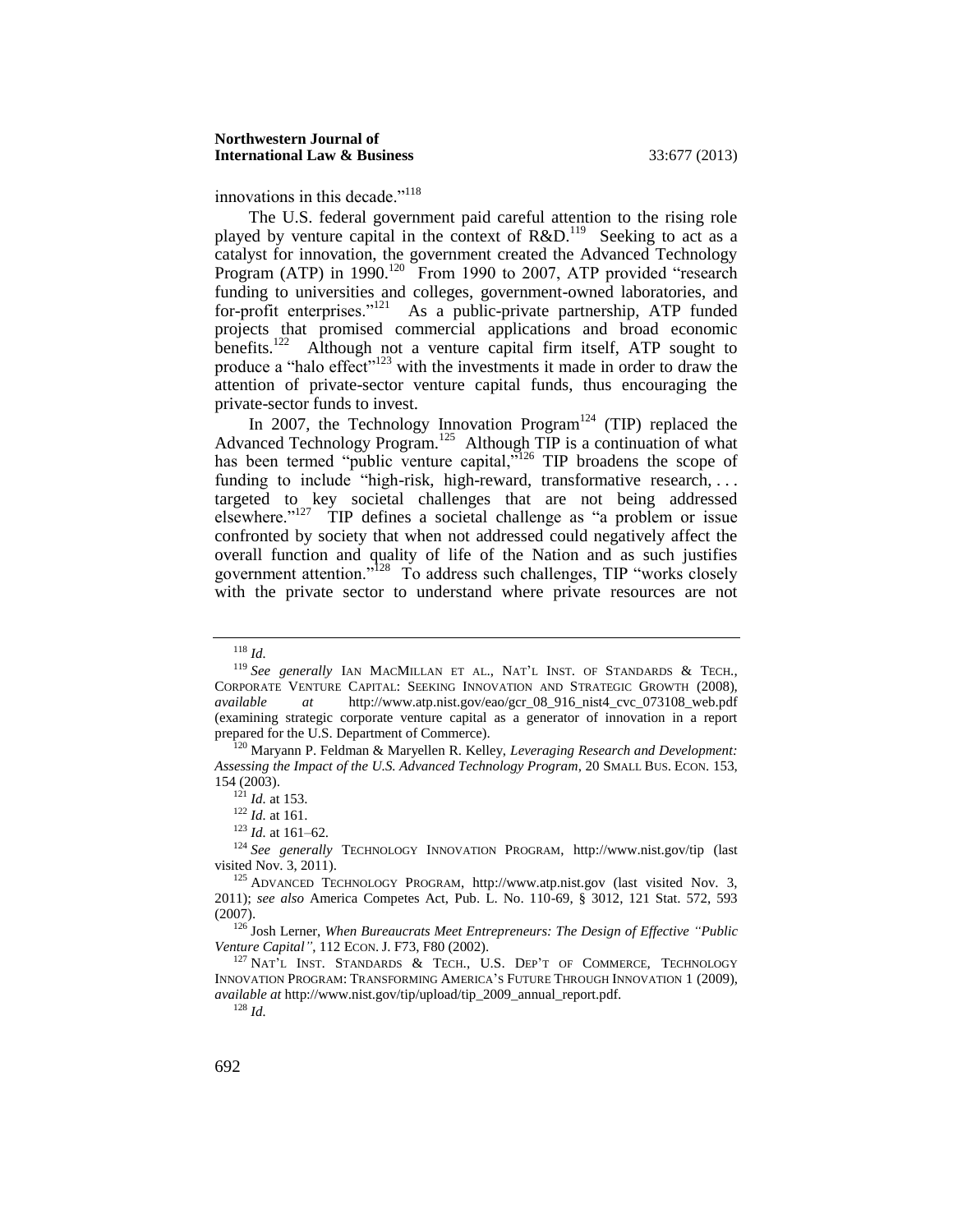<span id="page-17-2"></span>*In-Q-Tel* 33:677 (2013)

available."<sup>129</sup> When private resources are not available to address a societal challenge, TIP may step in to provide funding.

Reviews of ATP and TIP have been mixed, with some finding such programs successful<sup>130</sup> and others finding them unsuccessful.<sup>131</sup> Supporters often argue that funding entrepreneurial ventures "will transform depressed economic regions, generate innovation, and create jobs."<sup>132</sup> This notion, according to opponents, "may be politically appealing, but  $\dots$  is naïve."<sup>133</sup> A 2005 study prepared for the Department of Homeland Security identifies the source of tension. The report advises that while "[s]tructuring venture capital activity within the private sector is challenging enough,"<sup>134</sup> the participation of the government poses even greater challenges, since "[f]ederal agencies do not normally run businesses, make commercial investments, or develop commercial products."<sup>135</sup> Beyond the practical challenges of the government participating in an industry as unfamiliar as venture capital, critics argue such programs cause "an erosion in political accountability, [which is] a crucial element in democratic governance."<sup>136</sup>

<span id="page-17-0"></span>In 1999, amid the backdrop of this debate, the CIA took the concept of government-backed, strategic venture capital investing to a new level.

#### IV. THE RELATIONSHIP BETWEEN THE CIA AND IN-Q-TEL

Unlike TIP, which is a public-private partnership that functions more as a pool of government grant money than a venture capital fund, In-Q-Tel is arguably a true, independent venture capital firm. This Part examines the In-Q-Tel model more closely.

#### A. What Is In-Q-Tel?

<span id="page-17-1"></span>Shortly after In-Q-Tel opened for business, an article in the *Los Angeles Daily Journal* described the partnership between the firm and the CIA as "an out-of-the-box marriage between the federal government and

<sup>129</sup> *Id.* at 2.

<sup>130</sup> *See, e.g.*, Feldman & Kelley, *supra* note [120;](#page-16-0) CUMMING & JOHAN, *supra* note [93,](#page-13-1) at 256–57.

<sup>131</sup> *See*, *e.g.*, SCOTT SHANE, ILLUSIONS OF ENTREPRENEURSHIP: THE COSTLY MYTHS THAT ENTREPRENEURS, INVESTORS AND POLICY MAKERS LIVE BY 88–90 (2008).

<sup>132</sup> Scott Shane, *Why Encouraging More People to Become Entrepreneurs Is Bad Public Policy*, 33 SMALL BUS. ECON. 141 (2009).

<sup>133</sup> *Id.* at 147.

<sup>134</sup> HOMELAND SEC. INST., VENTURE CAPITAL CONCEPT ANALYSIS 7 (2005), *available at* http://www.dtic.mil/cgi-bin/GetTRDoc?AD=ADA502019.

<sup>135</sup> *Id.*

<sup>136</sup> KEVIN R. KOSAR, CONG. RESEARCH SERV., RL30533, THE QUASI GOVERNMENT: HYBRID ORGANIZATIONS WITH BOTH GOVERNMENT AND PRIVATE SECTOR LEGAL CHARACTERISTICS, at summary (2011), *available at* http://www.fas.org/sgp/crs/misc/RL30533.pdf.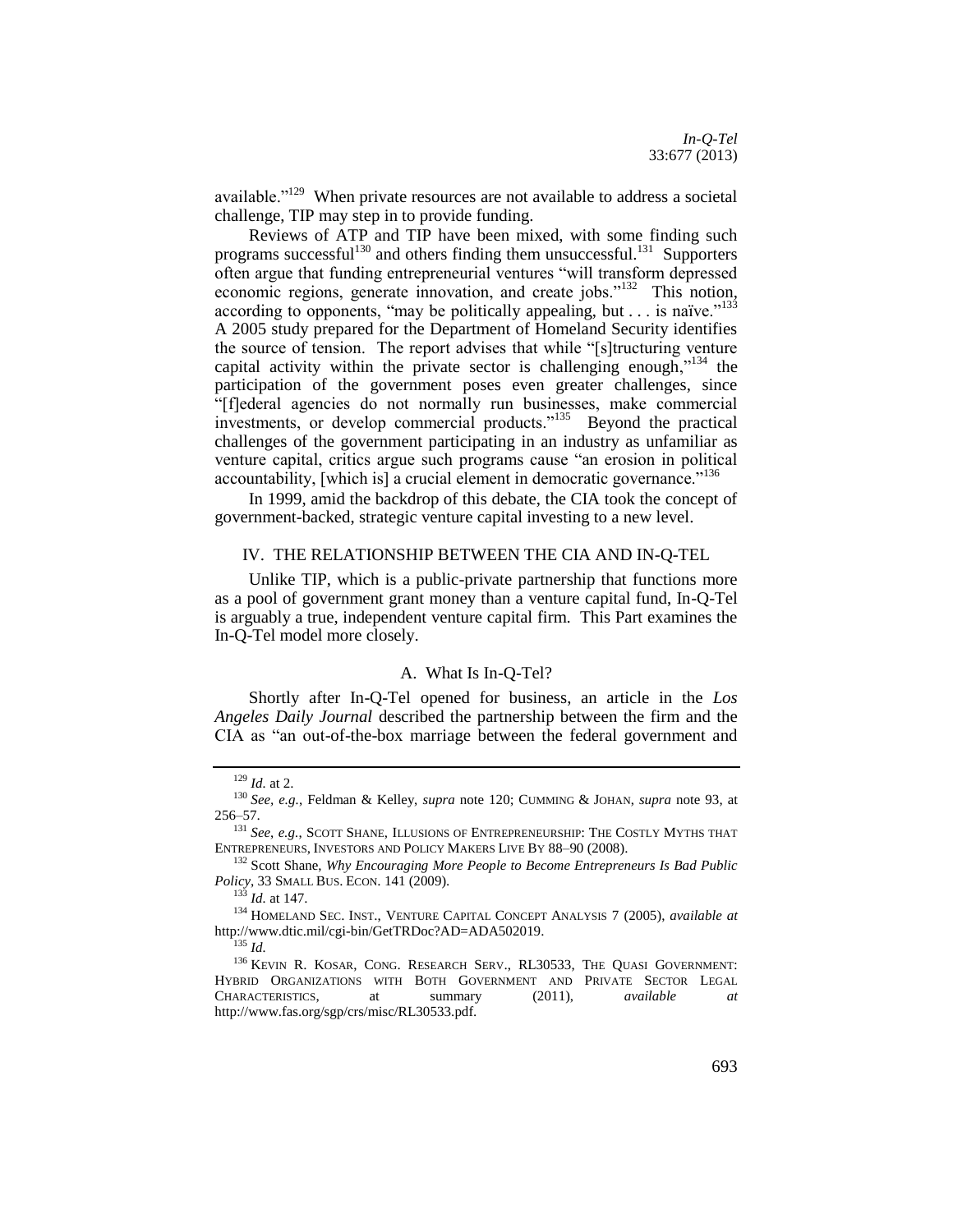<span id="page-18-3"></span><span id="page-18-0"></span>Silicon Valley." $137$  As the writer put it, "This is a tale of James Bond meets venture capitalist."<sup>138</sup> True, the CIA wanted to play up the mystique of James Bond—the "Q" in the firm's name, placed between "Intel" (shorthand for "Intelligence"), refers to James Bond's fictional inventor of high-tech spy gear and other gadgets.<sup>139</sup> However, characterizing In-Q-Tel solely as a venture capital firm is somewhat inaccurate. Indeed, In-Q-Tel has variously (and correctly) been called a "technology accelerator,"<sup>140</sup> a "private nonprofit venture capital company,"<sup>141</sup> as well as "the 'venture capital arm' of the CIA."<sup>142</sup> Reflecting its focus on R&D, In-Q-Tel refers to itself as a "strategic investment firm."<sup>143</sup>

<span id="page-18-2"></span><span id="page-18-1"></span>But the best definition of In-Q-Tel's business model is supplied by an independent report prepared by Business Executives for National Security (BENS), an organization that fosters an exchange of ideas between the private and public sectors.<sup>144</sup> "In-Q-Tel has been mischaracterized as a private venture capital firm," observes the 2001 report.<sup>145</sup> "More precisely . . . In-Q-Tel is an evolving blend of various business, nonprofit, and government research and development (R&D) models. It is most analogous to a corporate strategic venture capital entity—like those maintained by major technology firms."<sup>146</sup> The BENS report notes that, while profit is important, In-Q-Tel primarily "seeks enhanced innovation, earlier discovery of relevant technologies, and more direct information on market developments."<sup>147</sup>

Regardless of the label, the important point is that In-Q-Tel, legally independent of the CIA, makes equity investments in private-sector firms using government-supplied funds. In the years prior to In-Q-Tel's formation, many observers had called for the CIA and the broader intelligence community to do some "radical rethinking about its missions

<sup>143</sup> *IQT Corporate Fact Sheet*, *supra* note [2.](#page-2-2)

<sup>146</sup> *Id.* at viii–ix.

<sup>147</sup> *Id.*

<sup>137</sup> Leslie A. Gordon, *Venturing Out*, L.A. DAILY J., Mar. 13, 2000, at S10.

<sup>138</sup> *Id.*

<sup>139</sup> *Id.*; Neil King, Jr., *With a Nod to 007, the CIA Sets Up Firm to Invest in High Tech*, WALL ST. J., April 3, 2000, at A1, *available at* http://online.wsj.com/article/SB954709328708352542-

search.html?KEYWORDS=Neil+King+Jr&COLLECTION=wsjie/6month.

<sup>140</sup> BENS REPORT, *supra* not[e 1,](#page-2-1) at viii.

<sup>141</sup> Amy Cortese, *Suddenly, Uncle Sam Wants to Bankroll You*, N.Y. TIMES, Dec. 30, 2001, at 1.

<sup>142</sup> Terence O'Hara, *In-Q-Tel, CIA's Venture Arm, Invests in Secrets*, WASH. POST, Aug. 15, 2005, at D01, *available at* http://www.washingtonpost.com/wpdyn/content/article/2005/08/14/AR2005081401108.html.

<sup>&</sup>lt;sup>144</sup> About BENS, BUS. EXEC. FOR NAT'L SEC., http://www.bens.org/page.aspx?pid=406 (last visited Jan. 23, 2013).

<sup>145</sup> BENS REPORT, *supra* not[e 1,](#page-2-1) at viii.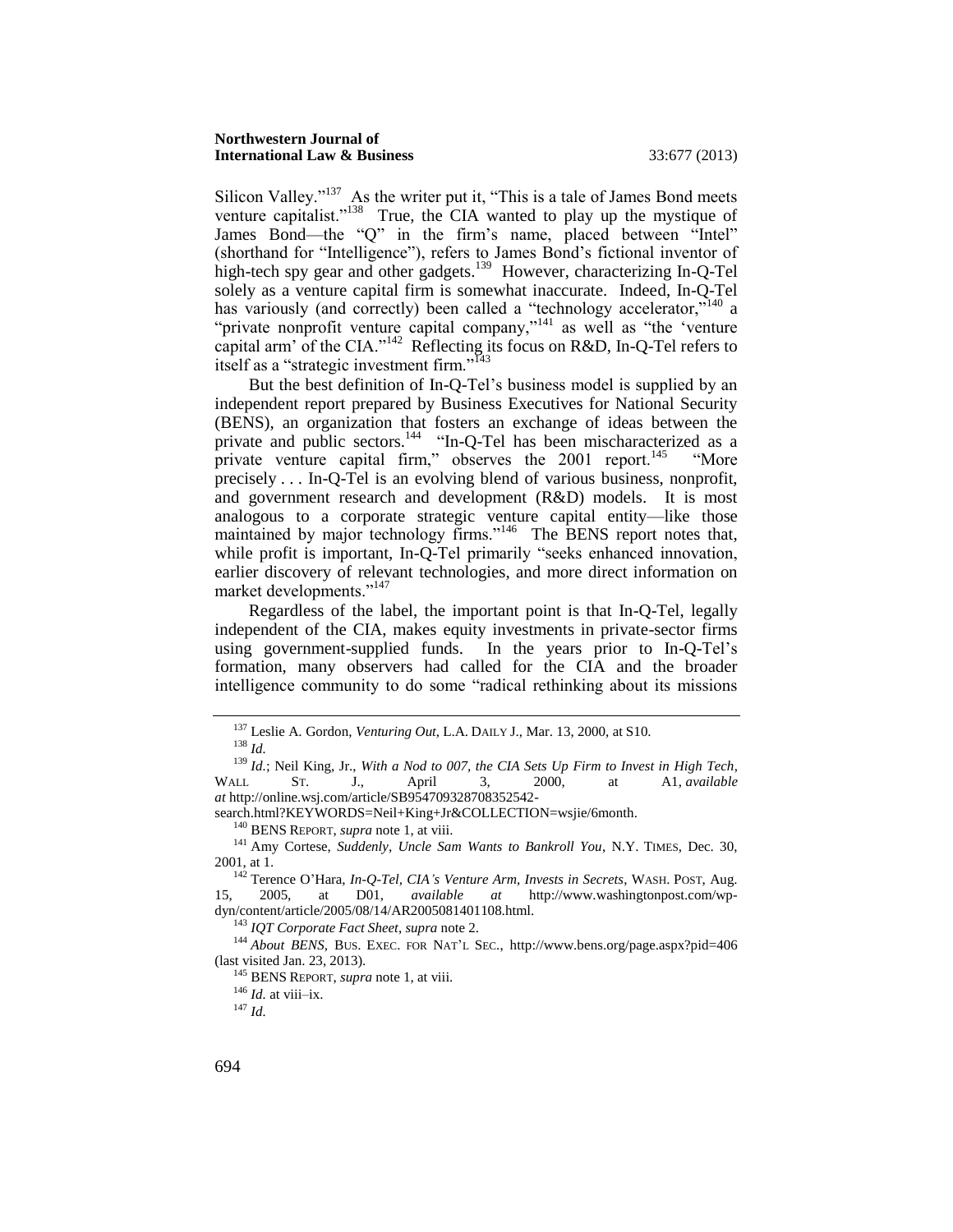and the approaches, methods and techniques employed in discharging them."<sup>148</sup> As the first government-sponsored venture capital firm, In-Q-Tel was certainly radical.

One of the driving factors in this radical new structuring was the concern that it would be nearly impossible for traditional CIA staffers to bridge the gap between the culture of the CIA and the culture of Silicon Valley. "We had to find a way to harness the brilliance of young innovators in the IT industry," recalled George Tenet.<sup>149</sup> The problem was that "[t]o them, we were their fathers: stiff, buttoned up, wearing suits. They wanted nothing to do with us. We needed to bridge that generation gap."<sup>150</sup>

In its first move to create a generation-bridging familiar face, the CIA decided to charter In-Q-Tel as an independent entity, since it would then be able "to operate in the market place on equal footing with its commercial peers and with the speed and agility that the IT world demands."<sup>151</sup> The government, reasoned the CIA, is generally too sluggish to attract the attention of many innovators. $152$ 

<span id="page-19-0"></span>Next, In-Q-Tel needed a CEO with credibility in Silicon Valley, where many of In-Q-Tel's investments would be made. Gilman Louie, a charismatic thirty-nine-year-old video game developer<sup>153</sup> who had just sold his own company for millions,<sup>154</sup> seemed to fit the bill. Louie, according to the *Washington Post*, is "a genuine Silicon Valley entrepreneur, who started his first company in his mother's garage in San Francisco when he was 22."<sup>155</sup>

After assuming his position as CEO, Louie went to work bridging the generation gap. He noted approvingly that, although In-Q-Tel and the CIA would be partners, In-Q-Tel would "not [be] tied to the CIA's organizational style and structure."<sup>156</sup> Elaborating on this point, Louie commented: "Because In-Q-Tel is a private company, we will be able to work in Internet time and structure ourselves in a manner that will be familiar to many of the information technology companies we hope to attract as partners."<sup>157</sup>

<sup>155</sup> Ignatius, *supra* not[e 153,](#page-19-0) at A29.

<sup>156</sup> Gordon, *supra* note [137,](#page-18-0) at S10.

<sup>148</sup> Carver, *supra* not[e 67,](#page-10-0) at 156.

<sup>149</sup> TENET WITH HARLOW, *supra* note [3,](#page-3-0) at 26.

<sup>150</sup> *Id.*

<sup>151</sup> Yannuzzi, *supra* not[e 54,](#page-9-0) at 28.

<sup>152</sup> TENET WITH HARLOW, *supra* note [3,](#page-3-0) at 26.

<sup>153</sup> David Ignatius, *The CIA as Venture Capitalist*, WASH. POST, Sept. 29, 1999, at A29, *available at* http://www.washingtonpost.com/wp-srv/WPcap/1999-09/29/071r-092999 idx.html.

<sup>154</sup> Gordon, *supra* note [137,](#page-18-0) at S10.

<sup>157</sup> *Id.*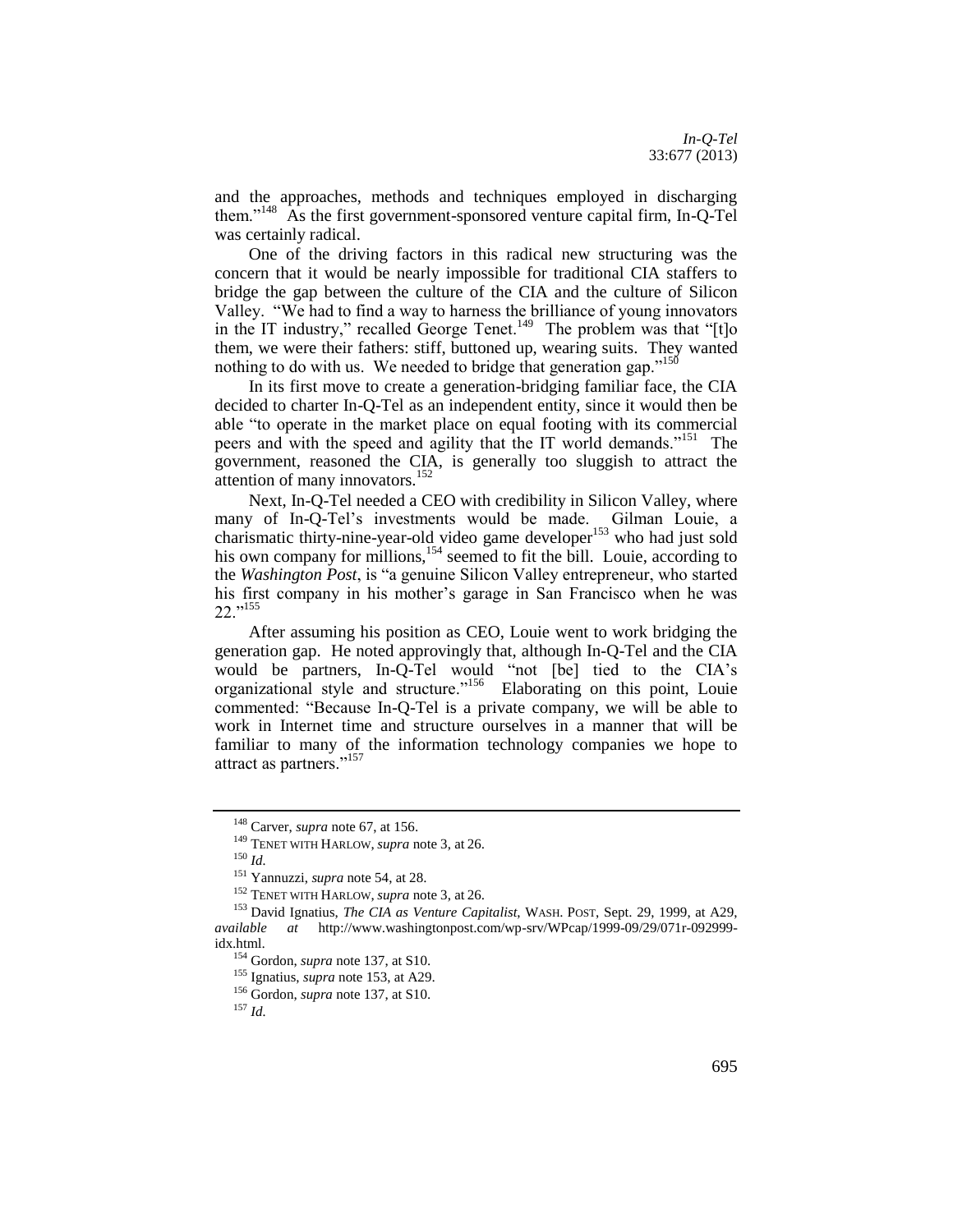#### **Northwestern Journal of International Law & Business** 33:677 (2013)

At the announcement of In-Q-Tel's formation in September 1999, Louie formally assumed his role as spokesman for the new venture. "In many ways," he declared, "the needs of business and the CIA are quickly converging."<sup>158</sup> Accordingly, the CIA and In-Q-Tel would "look for ways to find answers to similar problems."<sup>159</sup> Louie concluded: "In-Q-Tel will work to be the bridge that will allow our brightest minds to work on some of our nation's toughest problems to foster creativity."<sup>160</sup>

#### <span id="page-20-1"></span>B. How In-Q-Tel Works

<span id="page-20-0"></span>Critics of hybrid organizations such as In-Q-Tel "tend to consider the governmental and private sectors as being legally distinct, with relatively little overlap in behavioral norms."<sup>161</sup> Yet, this is the point of In-Q-Tel: the CIA recognizes the public and private sectors function very differently, particularly with respect to procurement. Traditionally, if the CIA had a need for which private-sector assistance was required, the Agency would initiate a bidding process.<sup>162</sup> The winning bidder would earn the contract and deliver the product. The product would eventually become obsolete, at which time a new process would begin again. With the creation of In-Q-Tel, the CIA aimed to establish a more efficient procurement process. A case study endorsed by In-Q-Tel<sup>163</sup> states: "As its primary goal, In-Q-Tel [seeks] to provide the CIA with solutions that [will] be supported by a competitive marketplace, not government funding."<sup>164</sup> Thus, the objective is to foster procurement relationships that are continuous rather than transactional and to secure technology that will be updated according to the constantly developing needs of the commercial market rather than the intermittent needs of a single government agency.

Of course, In-Q-Tel requires funding. Whereas financial venture capital funds raise money by securing committed capital from passive investors such as pension funds, In-O-Tel receives annual funding<sup>165</sup> for

<sup>164</sup> Lerner et al., *supra* note [162,](#page-20-1) at 483.

<sup>165</sup> Recently, In-Q-Tel received additional funding from other government agencies, including: the National Geospatial-Intelligence Agency (NGA); the Defense Intelligence Agency (DIA); and the Department of Homeland Security Science and Technology Directorate (DHSS&T). *Intelligence Community Partners*, IN-Q-TEL, http://www.iqt.org/about-iqt/ic-partners.html (last visited Nov. 2, 2011).

<span id="page-20-2"></span><sup>158</sup> *Id.*

<sup>159</sup> *Id.*

<sup>160</sup> *Id.*

<sup>161</sup> KOSAR, *supra* not[e 136.](#page-17-2)

<sup>162</sup> Josh Lerner et al., *In-Q-Tel*, *in* VENTURE CAPITAL AND PRIVATE EQUITY: A CASEBOOK 483, 489 (3d ed. 2005).

<sup>&</sup>lt;sup>163</sup> *IQT History*, IN-Q-TEL, http://www.iqt.org/about-iqt/history.html (last visited Nov. 2, 2011).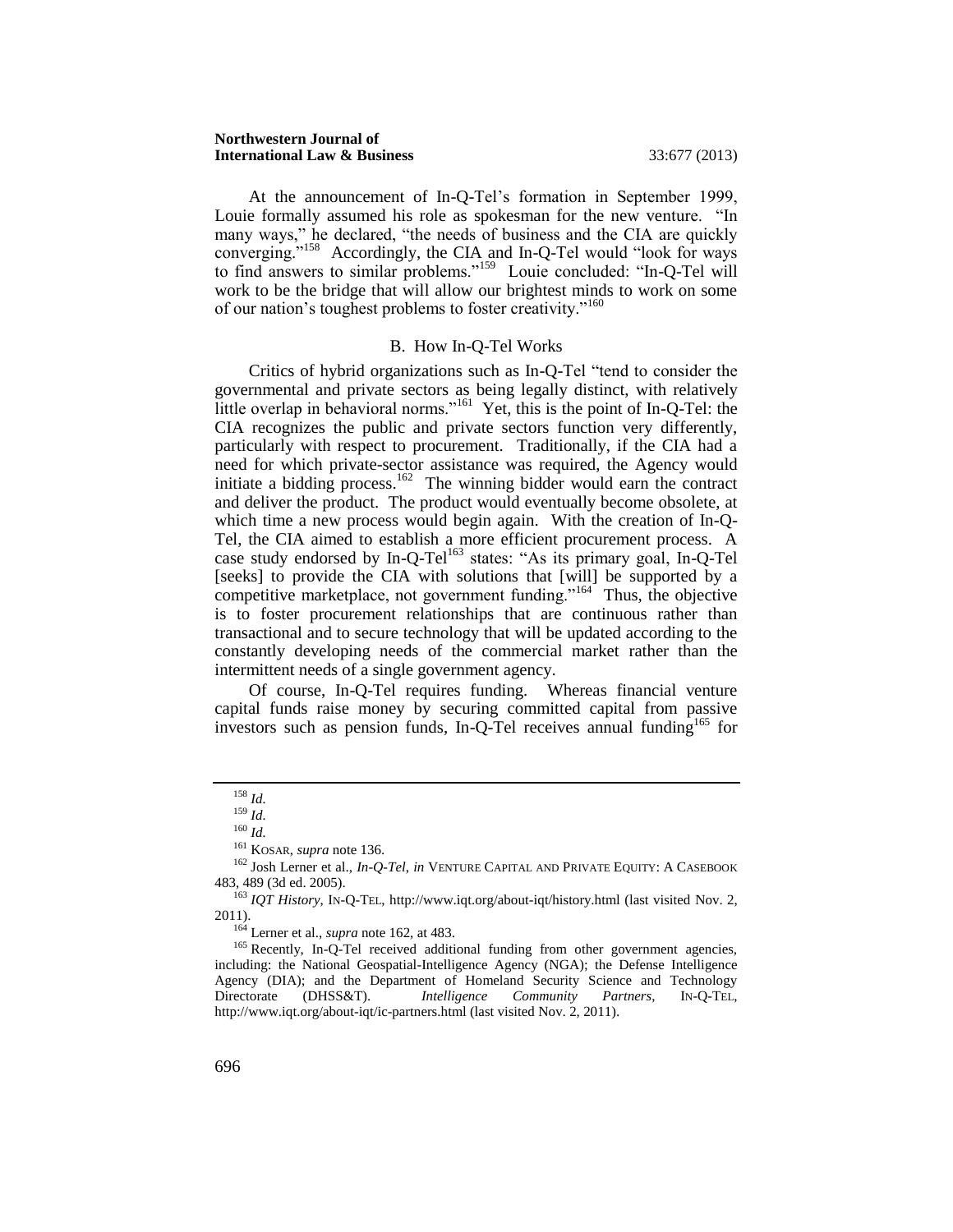<span id="page-21-1"></span>investment purposes of about \$37 million<sup>166</sup> as part of the CIA's budget for the Directorate of Science and Technology.<sup>167</sup> While this may seem an odd use of taxpayer dollars, it fits within the broad discretionary authority afforded to intelligence operations since 1775.<sup>168</sup>

<span id="page-21-0"></span>An office within the CIA, called the In-Q-Tel Interface Center (QIC), serves as the link between the CIA and In- $\overline{Q}$ -Tel.<sup>169</sup> QIC communicates unclassified problem sets to In-Q-Tel,<sup>170</sup> for which In-Q-Tel is then charged with combing the private sector for potential fits with the technologies being developed by promising start-ups. Typically, In-Q-Tel makes twelve to fifteen investments per year.<sup>171</sup> When In-Q-Tel finds a company that seems poised to deliver, it will usually invest between \$500,000 and \$3 million, with about 15-20% of that figure going toward an equity position in the company and the remaining sum covering licensing agreements and contracts to develop the company's technology to fit the specific needs of the CIA. $172$ 

Like other venture capital firms, In-Q-Tel typically assumes an advisory position on a portfolio company's board of directors.<sup>173</sup> From this vantage point, In-Q-Tel acts as a general advisor to the company. The perceived benefit of being an investor in the company rather than simply a customer is that, if any changes are made to the company or its product(s), In-Q-Tel will promptly find out. As one of In-Q-Tel's senior directors put

<sup>169</sup> Lerner et al., *supra* note [162,](#page-20-1) at 493–95.

<sup>170</sup> BENS REPORT, *supra* not[e 1,](#page-2-1) at 8.

<sup>166</sup> O'Hara, *supra* note [142.](#page-18-1) Since O'Hara's article revealed In-Q-Tel's annual investment funding figure, no further information has been released; the current funding figure dedicated to investments may be more or less than \$37 million per year. As *Forbes* noted, "[t]he operation's budget is classified." Kashmir Hill, *Startups Backed by the CIA*, FORBES (Nov. 22, 2010, 6:00 AM), http://www.forbes.com/2010/11/19/in-q-tel-cia-venturefund-business-washington-cia.html?boxes=Homepagechannels.

<sup>167</sup> Lerner et al., *supra* note [162,](#page-20-1) at 495.

<sup>&</sup>lt;sup>168</sup> In-O-Tel's outside counsel, Jeffrey H. Smith of Arnold & Porter LLP, remarked that "one of the major legal questions was: could the government give appropriated money to a company knowing this company would then invest it in start-up companies? We got over that hurdle, although there were skeptics for some time." *Id.* at 489; *see also Jeffrey H. Smith*, ARNOLD & PORTER LLP, http://www.arnoldporter.com/professionals.cfm?action=view&id=109 (last visited Feb. 15, 2012).

<sup>&</sup>lt;sup>171</sup> TIM SHORROCK, SPIES FOR HIRE: THE SECRET WORLD OF INTELLIGENCE OUTSOURCING 147 (2008).

<sup>&</sup>lt;sup>172</sup> O'Hara, *supra* not[e 142](#page-18-1) (reporting that "In-Q-Tel spends \$500,000 to \$2 million on a company with technology of interest to the CIA. But only 15 percent of that is in form of an equity investment."); SHORROCK, *supra* note [171,](#page-21-0) at 147 (quoting an In-Q-Tel vice president stating the firm's investments "tend to be in the \$1 million to \$3 million range" with some 80% of that figure funding "specific technology advancement work driven by identified Intelligence Community needs" and the remaining sum covering an equity investment).

<sup>173</sup> BENS REPORT, *supra* not[e 1,](#page-2-1) at 60; Lerner et al., *supra* not[e 162,](#page-20-1) at 495.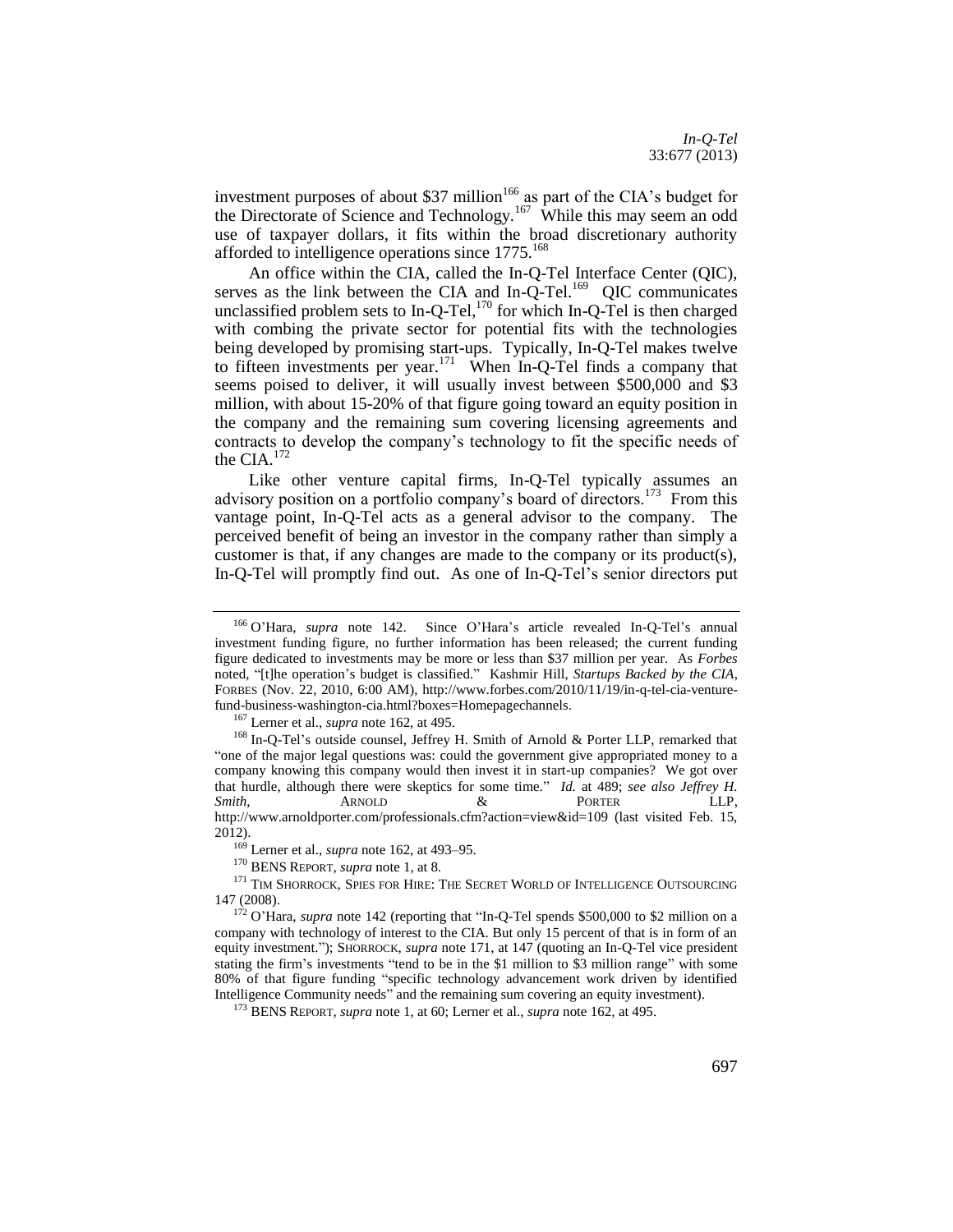<span id="page-22-0"></span>it in 2004, "When you are [only] a customer, you are often the last to know anything is going wrong with the company." $17$ 

<span id="page-22-3"></span><span id="page-22-2"></span>Ostensibly not-for-profit, any returns In-Q-Tel generates from its portfolio companies flow back to In-Q-Tel.<sup>175</sup> Although In-Q-Tel does not regularly disclose the financial performance of its portfolio,  $176$  Gilman Louie stated in late 2005 that the firm had managed a cumulative rate of return of 26% up to that period.<sup>177</sup> When In-Q-Tel realizes a profit from the exit of a portfolio company, the board of directors may then re-allocate the funds to new projects.<sup>178</sup> As for compensation, between 20 to 40% of an In-Q-Tel employee's salary is put into a mandatory fund; for every three dollars In-Q-Tel invests, one dollar from the employee fund is also invested.<sup>179</sup> Overall, In-Q-Tel managers are compensated differently than managers of traditional venture capital funds (which use the 2 and 20 structure described earlier in Part III.A), but they still have a direct stake in the companies in which In-Q-Tel invests.

<span id="page-22-1"></span>In terms of In-Q-Tel's potential investments, a senior director explained:

We are out there combing the woods, working with entrepreneurs all over the United States, and for that matter, even worldwide. We get business plans in, and we continually evaluate new technologies in a variety of different areas, of which knowledge management tools are one, and other technology areas tangential to knowledge management.<sup>180</sup>

Since its founding, In-Q-Tel has invested in companies that develop or have developed a range of technologies, including portable power sources, tiny cameras, tracking devices, encryption software, and data analysis tools.<sup>181</sup> Although Silicon Valley is the focal point of In-Q-Tel's investing

<sup>174</sup> Hugh McKellar, *Inside In-Q-Tel: Exclusive Interview*, KMWORLD (July 1, 2004), http://www.kmworld.com/Articles/News/News-Analysis/Inside-In-Q-Tel-exclusiveinterview-9563.aspx.

<sup>175</sup> Lerner et al., *supra* note [162,](#page-20-1) at 490.

<sup>176</sup> "In-Q-Tel is a rather secretive group." Kashmir Hill, *How the C.I.A. Perfects its Social Media Monitoring Technologies*, FORBES (Nov. 24, 2010, 10:22 AM), http://www.forbes.com/sites/kashmirhill/2010/11/24/how-the-c-i-a-perfects-its-social-mediamonitoring-technologies/.

<sup>177</sup> Jay Solomon, *Investing in Intelligence*, WALL ST. J., Sept. 12, 2005, at A4, *available at* http://online.wsj.com/public/article/SB112649119163137691 v3hOitqG\_UmQt3vvwFp\_B3wWrc4\_20060912.html?mod=tff\_main\_tff\_top.

<sup>178</sup> Sarah Lacy, *Meet the CIA's Venture Capitalist*, BLOOMBERG BUS. WK. (May 9, 2005), http://www.businessweek.com/stories/2005-05-09/meet-the-cias-venture-capitalist.

<sup>179</sup> *Id.*

<sup>&</sup>lt;sup>180</sup> McKellar, *supra* not[e 174.](#page-22-0)<br><sup>181</sup> Hill. *supra* note

<sup>181</sup> Hill, *supra* note [166;](#page-21-1) *Alumni Portfolio Companies*, IN-Q-TEL, http://www.iqt.org/portfolio/alumni.html (last visited Feb. 21, 2013).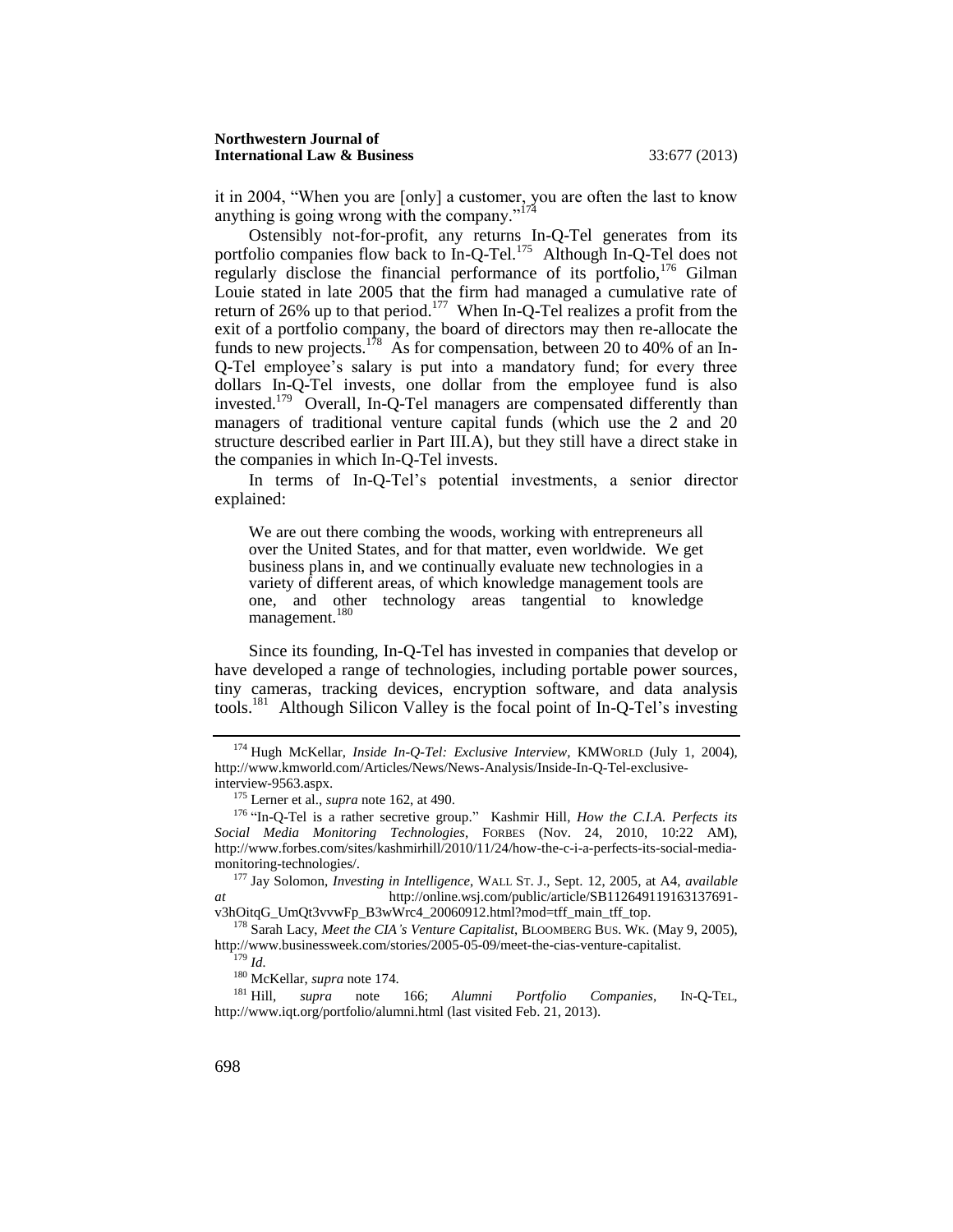activities, since 1999 the firm has invested in companies with operations throughout North America, Europe, and Asia.<sup>182</sup>

George Tenet, under whose direction In-Q-Tel came to life, reflected in 2007 that "[t]he In-Q-Tel alliance has put the [CIA] back at the leading edge of technology, a frontier we never should have retreated from in the first place."<sup>183</sup> Whether or not this assertion is true, another question altogether is whether an independent venture capital firm is the best vehicle to accomplish such a mission.

#### <span id="page-23-1"></span>V. ANALYSIS

<span id="page-23-0"></span>The current In-Q-Tel model has been touted as a success. In March 2012, for example, David Petraeus, then Director of the CIA, declared that "our partnership with In-Q-Tel is essential to helping identify and deliver groundbreaking technologies with mission-critical applications to the CIA and to our partner agencies."<sup>184</sup> According to Petraeus, the private sector's "ability to rapidly prototype new products and get them to market especially our market—is a skill that government simply cannot match."<sup>185</sup>

But might the potential risks of In-Q-Tel be greater than the benefits? The 2001 BENS report concludes the opposite: "In-Q-Tel's potential advantage to the CIA outweighs the risk."<sup>186</sup> Yet, this study was performed with relatively minimal data—In-Q-Tel had existed for only two years at the time. The study seems to endorse In-Q-Tel more as a novel experiment than a true success. The study advises: "Except for required audits and oversight, In-Q-Tel should be allowed to complete its initial business cycle without additional reviews. A full business case assessment should be required at the end of the charter agreement [in] July 2004."<sup>187</sup> But the CIA extended In-Q-Tel's initial five-year charter without the recommended study, and since 2001 no independent study or panel has fully assessed In-Q-Tel's successes or reevaluated its potential risks.<sup>188</sup> "In-Q-Tel remains an

<sup>182</sup> *See, e.g.*, Press Release, In-Q-Tel, Asankya Launches Company at Demo Conference (Jan. 28, 2008), http://www.iqt.org/press/2008/Asankya\_01-28-08.html; Press Release, In-Q-Tel, In-Q-Tel Signs Strategic Agreement with Endeca to Bring Power of Guided Navigation to Government Agencies (Oct. 7, 2009), https://iqt.org/press/2003/Endeca\_10-07-03.html.

<sup>183</sup> TENET WITH HARLOW, *supra* note [3,](#page-3-0) at 26.

<sup>&</sup>lt;sup>184</sup> David H. Petraeus, Director, Cent. Intelligence Agency,, Remarks by Director David H. Petraeus at In-Q-Tel CEO Summit (Mar. 1, 2012), *available at* https://www.cia.gov/news-information/speeches-testimony/2012-speeches-testimony/in-qtel-summit-remarks.html.

<sup>185</sup> *Id*.

<sup>186</sup> BENS REPORT, *supra* not[e 1,](#page-2-1) at v.

<sup>187</sup> *Id*. at vi.

<sup>&</sup>lt;sup>188</sup> The terrorist attacks of September 11, 2001 seemed to garner support for In-Q-Tel; perhaps the War on Terror has caused Congress to leave In-Q-Tel alone for the time being. *See* Cortese, *supra* not[e 141,](#page-18-2) at BU1; Lerner et al., *supra* not[e 162,](#page-20-1) at 490.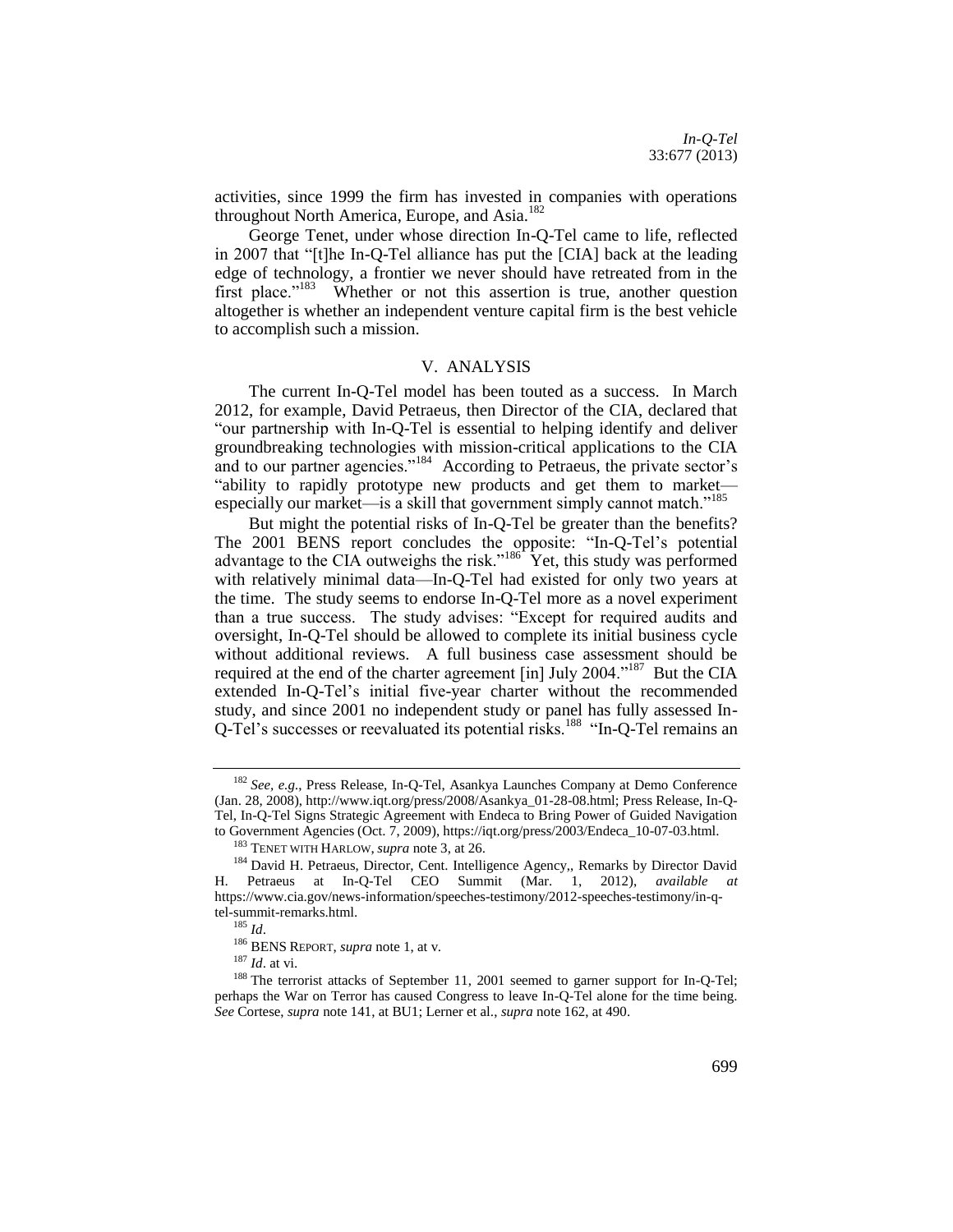#### **Northwestern Journal of International Law & Business** 33:677 (2013)

experiment," reported the *Washington Post* in 2005, "that even its most ardent backers say has yet to prove its full potential."<sup>189</sup> A follow-up study, similar to the BENS report, would help add some objectivity to the discussion. Indeed, "little is publicly known about In-Q-Tel, or about how the CIA defines 'success'."<sup>190</sup> A recent article in the *Virginia Law Review* concluded: "Given the scarcity of publicly available information, it is difficult to say anything definitive as to whether the enterprise is truly effective, let alone more effective than were it housed entirely within the spy agency."<sup>191</sup>

<span id="page-24-0"></span>This Part proceeds by examining various issues associated with the effectiveness of the current In-Q-Tel model. It then suggests an alternative model by which the CIA may maintain or increase the effectiveness of In-Q-Tel while reducing potential risks.

#### A. Internal Issues: Staffing and Technology Integration

# *1. Staffing In-Q-Tel and QIC*

<span id="page-24-1"></span>In-Q-Tel still faces many of the same practical issues that existed when it opened for business in 1999, including recruiting, hiring, and retaining talent. For a potential candidate, In-Q-Tel has the advantage of what one commentator has described as the "sexy CIA-Silicon Valley combination $192$ —an angle played up by the CIA with firm's reference to the character known as "Q" from the *James Bond* franchise. But compensation might be another story. "Bright young people . . . go to Silicon Valley and get a whole load of stock options," observed Norman Augustine, the former CEO of Lockheed Martin who was recruited by the CIA to help form In-Q-Tel.<sup>193</sup> Augustine also noted: "The CIA doesn't give stock options."<sup>194</sup>

<span id="page-24-2"></span>In fact, In-Q-Tel appears to pay<sup>195</sup> more than the federal government<sup>196</sup>

<sup>191</sup> *Id*. at 817.

<sup>189</sup> O'Hara, *supra* not[e 142.](#page-18-1)

<sup>190</sup> Jon D. Michaels, *The (Willingly) Fettered Executive: Presidential Spinoffs in National Security Domains and Beyond*, 97 VA. L. REV. 801, 816 (2011).

<sup>192</sup> Gordon, *supra* note [137,](#page-18-0) at S11.

<sup>193</sup> Kambiz Foroohar, *CIA Venture Fund Focuses on Spy Gadgets 'Q' Adores*, BLOOMBERG (Oct. 25, 2007, 1:44 PM), http://www.bloomberg.com/apps/news?pid=newsarchive&sid=arSqdOLQVK9g.  $I^{194}$  *Id.* 

<sup>195</sup> IN-Q-TEL FORM 990 FOR 2010, *available at* http://990s.foundationcenter.org/990\_pdf\_archive/522/522149962/522149962\_201103\_990. pdf (last visited Feb. 10, 2013). "The compensation system is approved by the board or a committee of independent directors who are not employees of, or independent contractors to, [In-Q-Tel] and who do not have a conflict of interest with respect to anyone covered by these [compensation] policies." *Id.* at 33. The committee "ensures that [In-Q-Tel's] compensation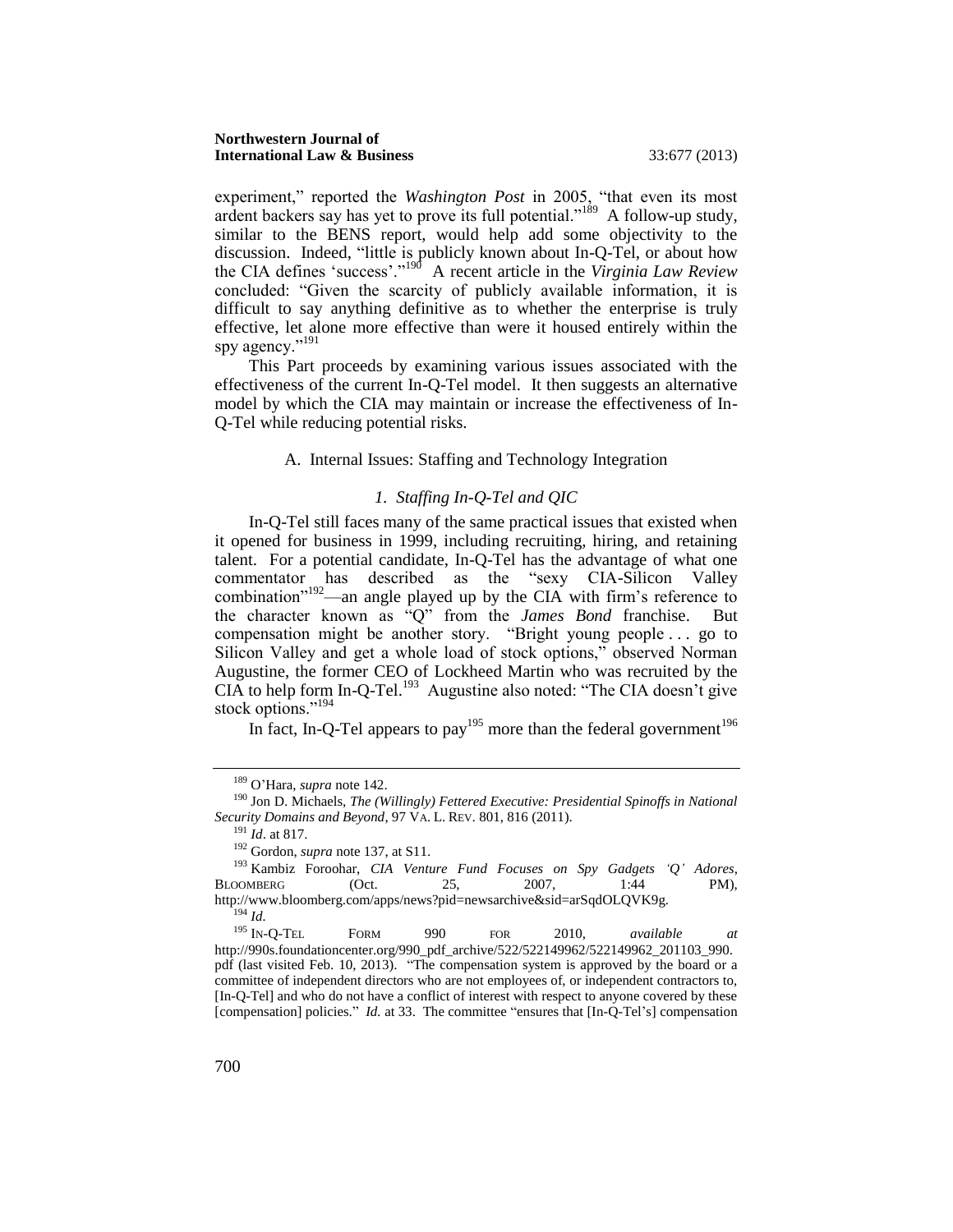*In-Q-Tel* 33:677 (2013)

but significantly less than many leading venture capital firms. The most recently available public filings show that, for 2010, In-Q-Tel's CEO earned total compensation (including bonuses) of  $$965,023$ .<sup>197</sup> The firm's managing partner earned slightly less: \$870,094.<sup>198</sup> Compensation dropped considerably, however, for In-Q-Tel's chief financial officer, who earned  $$473,447.<sup>199</sup>$  On the other hand, a "typical managing partner" at a successful venture capital firm in Silicon Valley might command between \$1 million to \$5 million annually *before* receiving a bonus, according to a veteran of that market.<sup>200</sup> Notably, while  $\overline{In}$ -Q-Tel employees are compensated in part with equity holdings in the firm's portfolio companies,<sup>201</sup> In-Q-Tel's equity investments are relatively small.<sup>202</sup> Thus, In-Q-Tel employees stand to earn less in the aggregate from a successful IPO or sale of a portfolio company than do employees of other venture capital firms.<sup>203</sup>

With this in mind, why would an ideal candidate choose to join In-Q-Tel as opposed to a leading venture capital firm? Perhaps the candidate might have the opportunity to participate at a higher level earlier at In-Q-Tel, or perhaps the candidate would prefer In-Q-Tel out of a sense of national service. Certainly, individuals capable of commanding extremely high compensation in the private sector have opted instead for government service. One prominent example is Robert S. McNamara, who left his job as president of Ford Motor Company to serve as Secretary of Defense under

program and other employee benefits are comparable to the high-tech and other appropriate markets." *Id.* at 34. Finally, the committee "determines, with input from the CIA, an overall annual company 'performance score' that reflects the extent and manner in which [In-Q-Tel] has been successful in pursuing its mission." *Id.*

<sup>196</sup> *See generally Pay & Leave,* U.S. OFF. OF PERSONNEL MGMT: PAY & LEAVE, http://www.opm.gov/policy-data-oversight/pay-leave/ (last visited Feb. 18, 2012).

<sup>197</sup> IN-Q-TEL FORM 990 FOR 2010, *supra* note [195,](#page-24-2) at 7.

<sup>198</sup> *Id.*

<sup>199</sup> *Id.*

<sup>200</sup> Evelyn M. Rusli, *In Flip-Flops and Jeans, An Unconventional Venture Capitalist*, N.Y. TIMES DEALBOOK (Oct. 6, 2011, 8:36 PM), http://dealbook.nytimes.com/2011/10/06/in-flip-flops-and-jeans-the-unconventional-venturecapitalist/.

<sup>201</sup> *See supra* text accompanying note [179.](#page-22-1)

<sup>&</sup>lt;sup>202</sup> As one In-Q-Tel associate noted: "[T]he size of our equity investments tends to be very small." Lerner et al., *supra* not[e 162,](#page-20-1) at 495.

<sup>203</sup> As discussed, In-Q-Tel's fund has historically been less than \$50 million. *See supra*  note [166](#page-21-1) and accompanying text. Compare this to the funds managed by Andreessen Horowitz, a venture capital firm also focused on Silicon Valley. *See* Evelyn M. Rusli, *Andreessen More Than Doubles His Firm's Assets*, N.Y. TIMES DEALBOOK (Jan. 31, 2012, 2:06 PM), http://dealbook.nytimes.com/2012/01/31/andreessen-more-than-doubles-hisfirms-assets/ ("Set up in 2009 by Mr. Andreessen and his longtime friend Ben Horowitz, Andreessen Horowitz has raised a total of \$2.7 billion in the last three years.").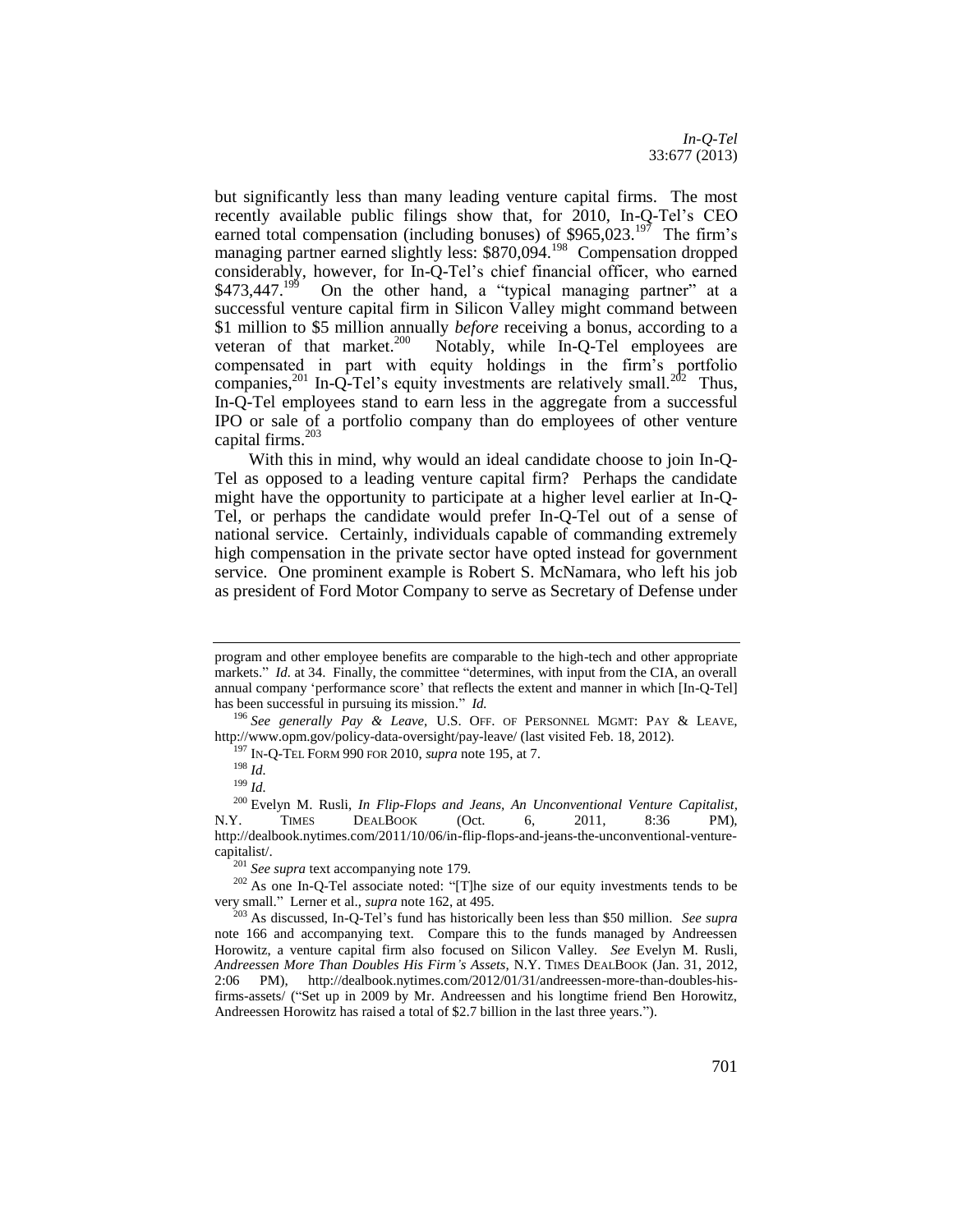President John F. Kennedy.<sup>204</sup>

In-Q-Tel seems to have recruited the first group of employees on the CIA-Silicon Valley combination, plus a sense of national service.<sup>205</sup> Augustine, the founding chairman from Lockheed Martin, and Louie, the founding CEO who had been a successful entrepreneur, were independently wealthy when they signed up. But Louie, having served as CEO since the formation of In-Q-Tel in 1999, left in January 2006 to form a new venture capital firm "to invest in early-stage technology companies."<sup>206</sup> While Louie's work thus remains much the same, one can only speculate his compensation has increased. After Louie's departure, In-Q-Tel seemed to have trouble finding a successor. In-Q-Tel initially recruited Amit Yoran to serve as CEO, but Yoran's tenure lasted only four months.<sup>207</sup> Scott Yancey served as interim CEO until Christopher Darby, who had previously been with Intel, took over as CEO in September 2006.<sup>208</sup> Darby has been with In-Q-Tel since then.<sup>209</sup>

As the initial glamour of the CIA-Silicon Valley combination begins to wane, In-O-Tel's sub-market compensation,  $2^{10}$  relative to other venture

My total net worth at the time was on the order of \$800,000, but I had huge unfulfilled stock options worth millions. And I was one of the highest paid executives in the world, and the future was of course brilliant. . . [My wife and I] called our children in. Their life would be totally changed. The salary of a cabinet secretary then was \$25,000 a year.

*Id.* When Kennedy introduced McNamara in a televised press conference, he declared: "Mr. McNamara leaves the presidency of the Ford Company at great personal sacrifice." *Id.*

 $205$  They almost certainly did not sign up with In-Q-Tel in order to make a lot of money, since "In-Q-Tel's primary goal was never financial independence, or even to make money." Steve Henn, *In-Q-Tel: The CIA's Tax-Funded Player In Silicon Valley*, NAT'L PUB. RADIO (July 16, 2012, 9:43 AM), http://www.npr.org/blogs/alltechconsidered/2012/07/16/156839153/in-q-tel-the-cias-taxfunded-player-in-silicon-valley (quoting Jeff Smith, former General Counsel to the CIA).

<sup>206</sup> Rebecca Buckman, *Alsop, Louie Plan Venture Fund for Early-Stage Development*, WALL ST. J., Jan. 5, 2006, at C4.

<sup>207</sup> Erica Davis, *CIA Venture Group In-Q-Tel Names Intel Executive Its CEO*, WALL ST. J., Aug. 29, 2006, at B9.

<sup>208</sup> *Id*.

<sup>209</sup> *Management Team: Christopher Darby*, IN-Q-TEL, http://www.iqt.org/about/management.html#darby (last visited Feb. 10, 2013).

<sup>210</sup> BENS REPORT, *supra* note [1,](#page-2-1) at 41–44. Employee compensation at In-Q-Tel derives from three components: (1) base salary; (2) annual cash bonus; and (3) an employee investment program. *Id.* at 41. Base salaries are determined by averaging the salaries of comparable positions in the following four industries: high technology, nonprofit,

 $204$  McNamara discussed Kennedy's recruiting of him in a 2003 documentary: "I was the first president . . . in the history of the company . . . other than a member of the Ford family. And after five weeks, I quit." THE FOG OF WAR: ELEVEN LESSONS FROM THE LIFE OF ROBERT S. MCNAMARA (Sony Pictures Classics 2003). Commenting on the economics of his decision, McNamara said: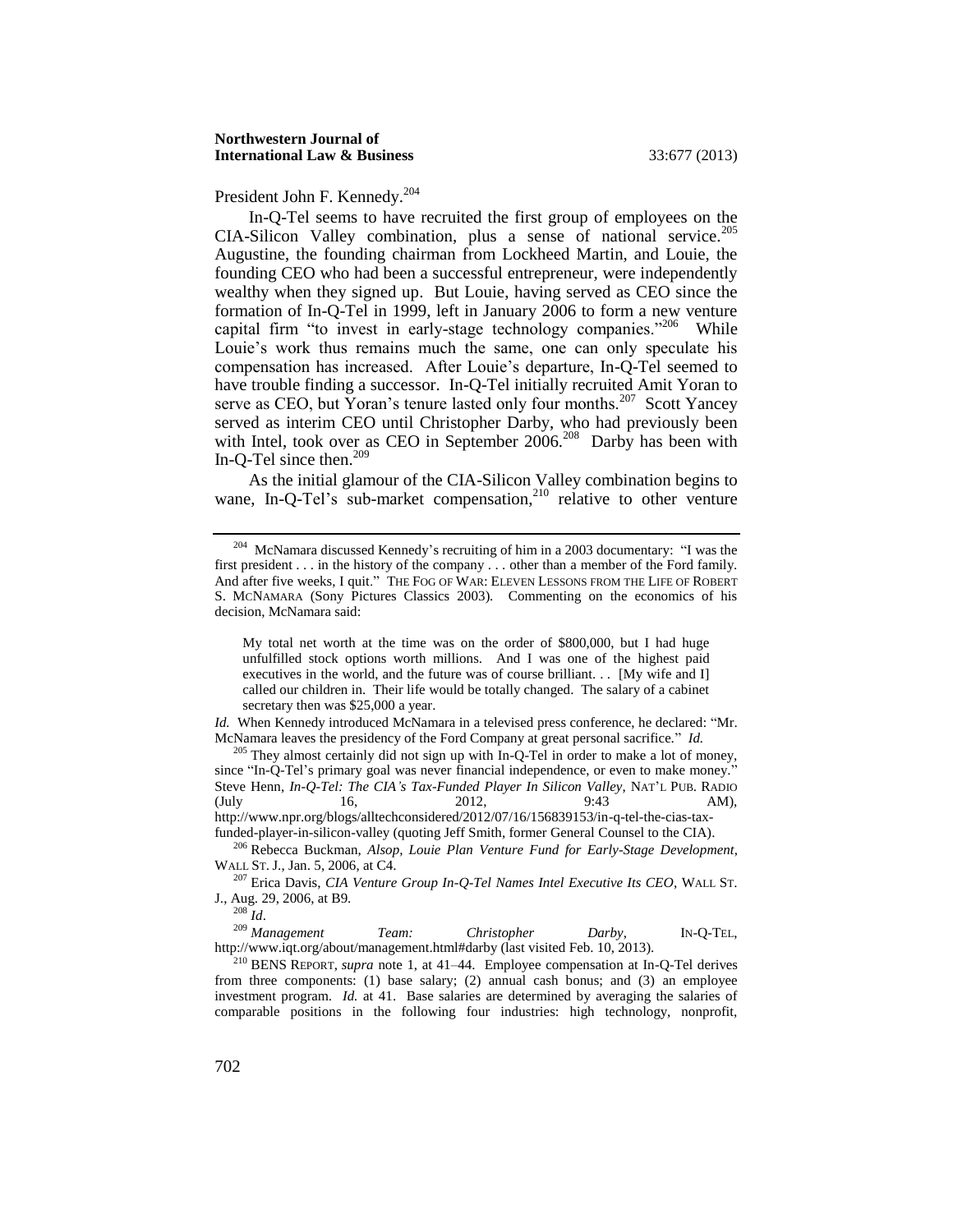capital firms, $^{211}$  may reduce the overall talent In-Q-Tel is able to acquire. As Louie himself put it, "The most important thing [for In-Q-Tel] is the technology return. Of secondary importance is the financial return."<sup>212</sup> Even if financial return were the most important thing for In-Q-Tel, the firm would not be able to compete on the same footing as many other venture capital firms. Often, the funds managed by leading venture capital firms exceed \$100 million of committed capital,<sup>213</sup> and many exceed \$1 billion.<sup>214</sup> In-Q-Tel, on the other hand, operates with far less capital. Investment opportunities and aggregate returns are therefore restrained, possibly reducing the interest levels of potential employees.

#### *2. Technology Integration at the CIA*

<span id="page-27-0"></span>Beyond the practical issues surrounding the operation of In-Q-Tel itself, further issues exist with respect to the successful integration of technologies generated by In-Q-Tel's portfolio companies. The conclusion of the 2001 BENS report is illustrative. The CIA's Director, it noted, "must make the CIA leadership accountable for encouraging and nurturing a cultural change that accepts solutions from the 'outside world'."<sup>215</sup> Apparently, this had been a struggle. But acceptance of solutions delivered by In-Q-Tel is not the only problem. QIC—the CIA department charged with serving as the liaison between In-Q-Tel and the CIA—is an administrative layer through which In-Q-Tel's technologies must move to reach the larger  $\text{CIA.}^{216}$  The right staffing of QIC is therefore critical to the ultimate success of In-Q-Tel's investments.<sup>217</sup> Unfortunately, the initial

<sup>212</sup> Nicholas Johnston, *Intelliseek Gains \$1.4 Million From CIA-Backed Firm*, WASH. POST, June 25, 2001, at E05.

government contractors, and venture capital. *Id.* Cash bonuses, which are based largely on individual performance, are calculated as a percentage of base salaries. *Id.* The investment program allows In-Q-Tel employees to benefit directly from the IPO or sale of a portfolio company. *Id.* at 44.

<sup>211</sup> *See* CUMMING & JOHAN, *supra* note [93,](#page-13-1) at 129–61 (discussing various compensation structures among venture capital firms).

<sup>213</sup> CUMMING & JOHAN, *supra* not[e 93,](#page-13-1) at 4.

<sup>214</sup> LEVIN & ROCAP, *supra* not[e 92,](#page-13-2) at 1–15.

<sup>215</sup> BENS REPORT, *supra* not[e 1,](#page-2-1) at v.

<sup>216</sup> Concerns about the proper functioning of QIC have existed since the formation of In-Q-Tel. "In 1999, Congress believed that In-Q-Tel's biggest obstacle would not be to find or invest in technologies, but to transfer In-Q-Tel's technology to [CIA] users." Lerner et al., *supra* not[e 162,](#page-20-1) at 493.

<sup>217</sup> *See* BENS REPORT, *supra* note [1,](#page-2-1) at 23 ("Individuals interviewed by the [BENS] Panel expressed concerns about the structure of QIC and its personnel experience set. Some suggested that QIC be staffed with employees having a strong IT background, while others recommended QIC be staffed with those having significant Agency experience and capable of speaking for their organizational sponsors. The Panel concluded that QIC needs an appropriate mix of both.").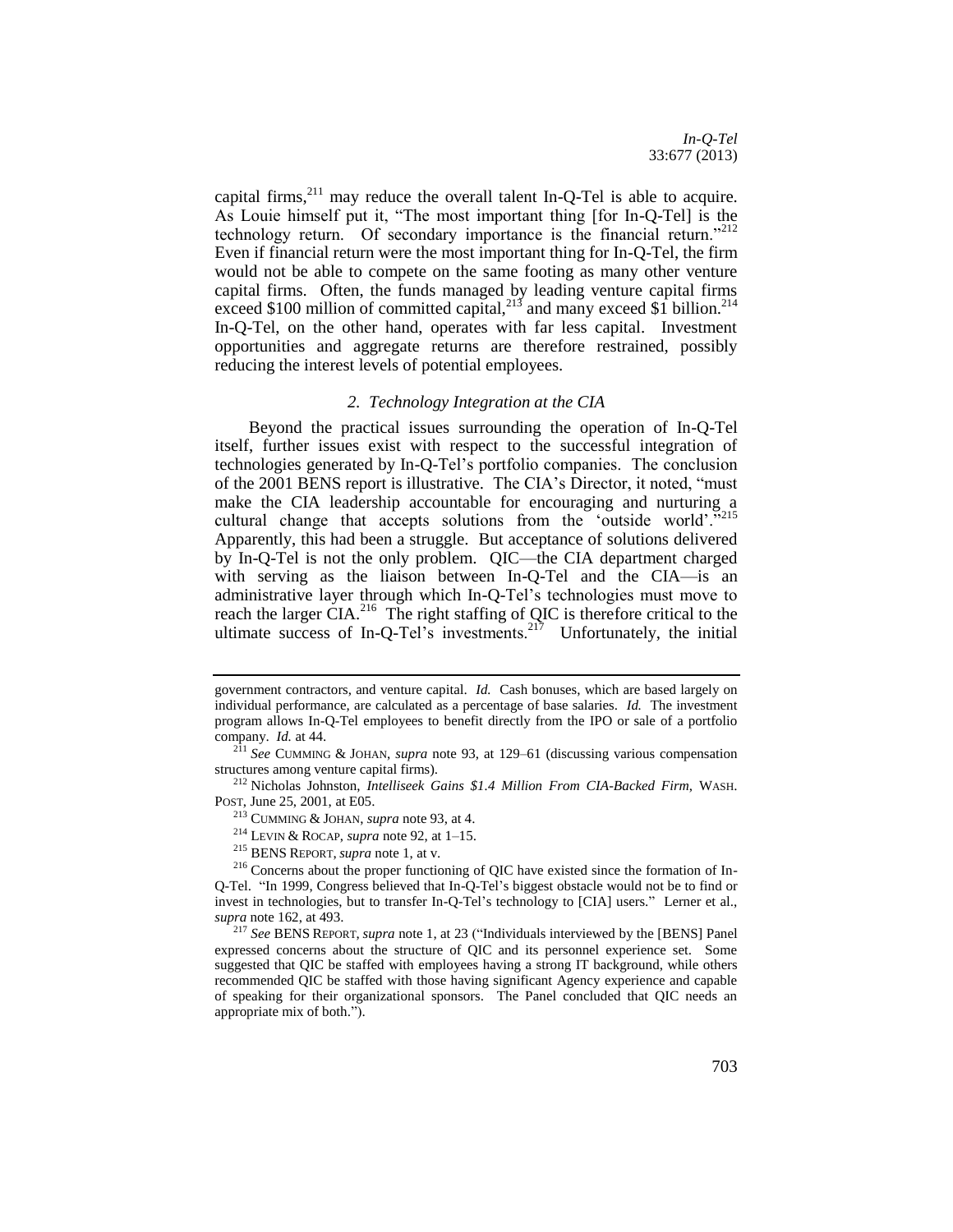#### **Northwestern Journal of International Law & Business** 33:677 (2013)

CIA employees charged with running QIC apparently viewed the assignment as less than "career enhancing."<sup>218</sup> Attracting the right people to a department with such a reputation would, of course, be difficult.

Whether the CIA resolved the staffing issues with QIC since the 2001 BENS report suggested the problem is unclear.<sup>219</sup> Apparently the CIA attempted to address the problem in 2000, when it sent the original group of QIC staff on a team-building retreat. The *Washington Post* reported, rather dryly: The members of QIC "built rope bridges and hauled each other over rivers. At night, to loosen things up, they all wore Hawaiian shirts."<sup>220</sup> But a corporate-style team-building retreat might be an ill-suited remedy. Perhaps the awkward, unaddressed issue is that QIC is staffed by CIA employees who are paid significantly less than their counterparts at In-Q-Tel—this disparity may negatively affect cooperation between QIC and In-Q-Tel.

While the image of CIA employees wearing Hawaiian shirts on a team-building retreat may be somewhat humorous, this speaks to another, basic point: the CIA is not a for-profit organization. Subjecting CIA employees to programs inspired by corporate America may well fail. Indeed, during his tenure as Director, George Tenet observed the CIA was "an organization that seemed to pride itself on its unbusinesslike methods."<sup>221</sup> Concerned with this attitude, Tenet hired a former executive from an investment bank to bring "business savvy" to the CIA.<sup>222</sup> "I was no Jack Welch and I knew it," remarked Tenet, referring to the well-known former Chairman and CEO of General Electric.<sup>223</sup> The comment of a former CIA employee, who in fact supported the In-Q-Tel experiment, is illustrative. "The CIA's mission was intelligence collection and analysis," he wrote, "not IT innovation."<sup>224</sup> Of course, innovations delivered by In-Q-Tel's portfolio companies will never assist the CIA with its mission if QIC does not function properly and efficiently.

#### <span id="page-28-0"></span>B. External Issues: International Security and Foreign Entanglements

As the U.S. government's principal spy agency, the CIA has long been exposed to issues of public international law. Most recently, the CIA's use of unmanned drones in targeted killings has implicated questions of territorial sovereignty and the laws of war. $2^2$ 

<sup>218</sup> *Id*. at 21–25.

<sup>219</sup> *Id*. at 23.

<sup>220</sup> King, *supra* not[e 139,](#page-18-3) at A1.

<sup>221</sup> TENET WITH HARLOW, *supra* not[e 3,](#page-3-0) at 19.

 $^{222}$  *Id.* 

<sup>223</sup> *Id.* at 17.

<sup>224</sup> Yannuzzi, *supra* not[e 54,](#page-9-0) at 27.

<sup>225</sup> *See* Jack M. Beard, *Law and War in the Virtual Era*, 103 AM. J. INT'L L. 409, 413–25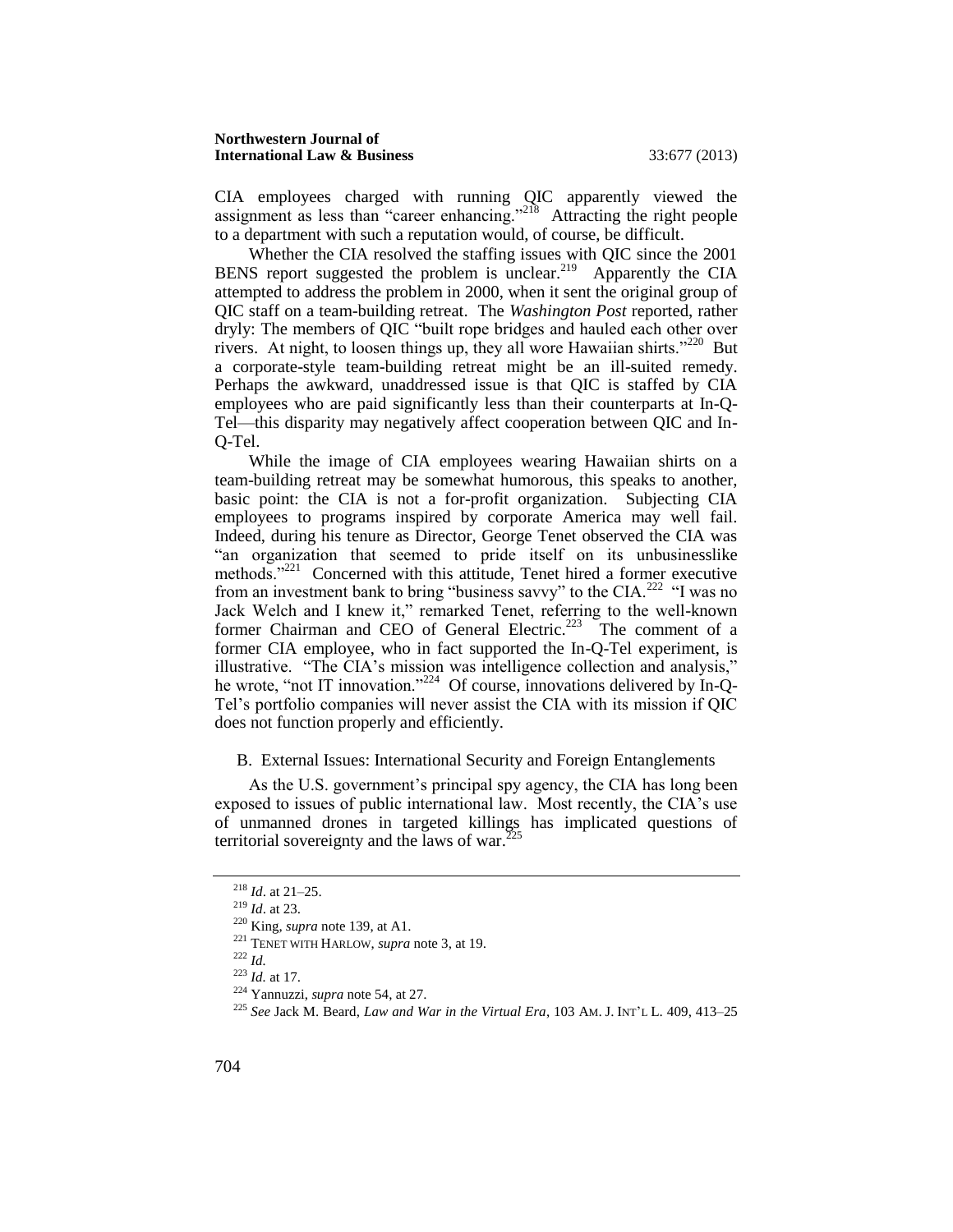*In-Q-Tel* 33:677 (2013)

In-Q-Tel, on the other hand, takes the CIA beyond public international law. In-Q-Tel's investments in private-sector firms expose In-Q-Tel, and vicariously the CIA, to issues arising from contract disputes, patent rights, and securities laws.<sup>226</sup> Indeed, in a 2005 article, *BusinessWeek* noted In-Q-Tel "is always walking a fine line between the public and private sector." $^{227}$ For example, in 2006 In-Q-Tel invested in a data management firm whose operations included Chicago, Toronto, London, and Sydney.<sup>228</sup> Canadian hospitals used the firm's software to track patients' medical records. Prompted by concern the CIA may somehow have obtained access to these records, the provincial government in Ontario investigated the In-Q-Tel investment.<sup>229</sup> "Canadians can rest easy," remarked the *Washington Post* at the conclusion of the investigation, "[t]he CIA is not using its venture capital arm to snoop into the medical records of our northern neighbors."<sup>230</sup>

Future exchanges may not end so amicably. What would happen, for instance, if the company were to have been supplying records-tracking software to clients in China? It is unclear that disputes or investigations would be contained with In-Q-Tel alone. Notably, while In-Q-Tel is chartered as a corporation independent from the government, QIC occupies an observer role on the In-Q-Tel board of directors<sup>231</sup> and thereby exerts control over the firm. Indeed, before investing in a target company, In-Q-Tel "considers [QIC's] insight."<sup>232</sup> Further, In-Q-Tel's primary client and source of funds is the CIA.<sup>233</sup> It is thus entirely possible that the CIA and larger U.S. federal government would be approached by concerned foreign governments or private-sector companies with respect to investment decisions made by In-Q-Tel. This could cause serious foreign relations issues with nations that may have good reason to believe the CIA is using

<sup>(2009).</sup>

<sup>226</sup> *See generally* CUMMING & JOHAN, *supra* note [93,](#page-13-1) at 51–57, 464–65 (discussing general issues associated with resolving contract disputes among venture capital firms and entrepreneurs in an international context).

<sup>227</sup> Lacy, *supra* not[e 178.](#page-22-2)

<sup>228</sup> Press Release, Globe Newswire, Initiate Systems' Software Ranked EMPI Category Leader by KLAS Enterprises, LLC (Dec. 29, 2008), http://globenewswire.com/newsrelease/2008/12/29/390285/156904/en/Initiate-Systems-Software-Ranked-EMPI-Category-

Leader-by-KLAS-Enterprises-LLC.html (discussing the geographical operations of Initiate Systems). Initiate Systems, Inc. was later acquired by IBM in 2010. Press Release, Int'l Bus. Mach. Corp., IBM To Acquire Initiate Systems (Feb. 3, 2010), http://www-03.ibm.com/press/us/en/pressrelease/29305.wss.

<sup>229</sup> Griff Witte, *Canadians' Medical Records Still Safe from the CIA*, WASH. POST, Sept. 4, 2006, at D02.

<sup>230</sup> *Id.*

<sup>231</sup> BENS REPORT, *supra* not[e 1,](#page-2-1) at 40.

<sup>232</sup> *Id.*

<sup>233</sup> The CIA is not the only supplier of funds. *See supra* note [165](#page-20-2) (discussing governmental agencies outside the CIA that supply In-Q-Tel with funds).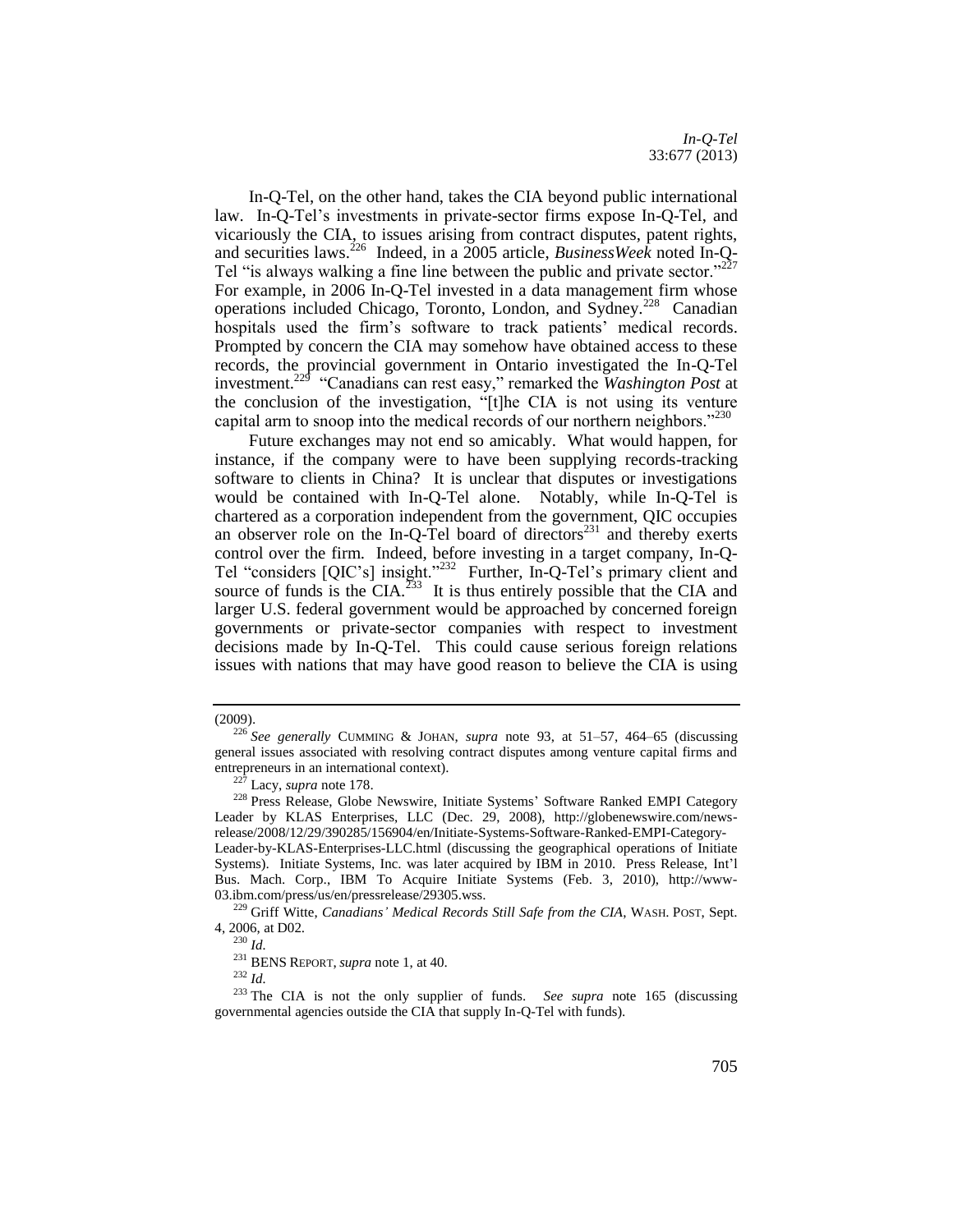In-Q-Tel as a platform for espionage rather than R&D.

Recent political angling in South Korea further highlights this point. In February 2012, a South Korean newspaper revealed that "Kim Jeonghun, nominee for Minister of Future Creation and Science, sat on an advisory committee for the US Central Intelligence Agency in 2009."<sup>234</sup> The article pointed out that "[t]he news comes on the heels of revelations that Kim also served as a director for In-Q-Tel, a company established by the CIA in 1999."<sup>235</sup> This information prompted one South Korean politician to declare that President-elect Park Geun-hye "needs to explain why she nominated [Kim] as Minister of Future Creation and Science while knowing his background.<sup>7236</sup> As the newspaper explained, "The concern is what position Kim, who has expressed strongly patriotic sentiments toward the [United States], might take in the event of a conflict between that country's interests and South Korea's if he serves as a Cabinet minister.<sup>"237</sup>

Another scenario to consider is the possibility of In-Q-Tel being targeted for purposes of industrial espionage. If a foreign firm were to succeed in stealing trade secrets from In-Q-Tel or one of its portfolio companies, to what extent would the CIA or larger federal government become involved? As one CIA official observed: "The open affiliation between the CIA and In-O-Tel undoubtedly attract[s] the interests of foreign persons, some with questionable motives."<sup>238</sup> However, the CIA ultimately determined "the risks are manageable and, in many ways, are similar to those faced by any high-tech company trying to protect its [intellectual property] and trade secrets."<sup>239</sup> Commenting around the time of In-Q-Tel's formation, the CIA official emphasized: "In-Q-Tel and the Agency will be working closely to ensure [In-Q-Tel] operates with a high degree of security awareness and support."<sup>240</sup>

While on the one hand the increasing interconnectedness of the world<sup>241</sup> has blurred the distinction between public and private international law, the entry of the U.S. government via the CIA and In-Q-Tel into the world of venture capital marks a significant—perhaps unprecedented mixing of the public and private sectors. When In-Q-Tel takes an equity stake in a company with operations outside the United States, should

<sup>234</sup> Lee Tae-hee, *Questions Raised over Kim Jeong-hun's Loyalty Due to Background of Close Involvement with US Interests*, HANKYOREH (Feb. 20, 2013, 4:20 PM), http://english.hani.co.kr/arti/ENGISSUE/105/574747.html.

 $\int^{235} Id.$ 

<sup>236</sup> *Id.*

<sup>237</sup> *Id.*

<sup>238</sup> Yannuzzi, *supra* not[e 54,](#page-9-0) at 35.

<sup>239</sup> *Id.*

<sup>240</sup> *Id.*

<sup>&</sup>lt;sup>241</sup> See generally THOMAS L. FRIEDMAN, THE WORLD IS FLAT: A BRIEF HISTORY OF THE TWENTY-FIRST CENTURY (3d ed. 2007).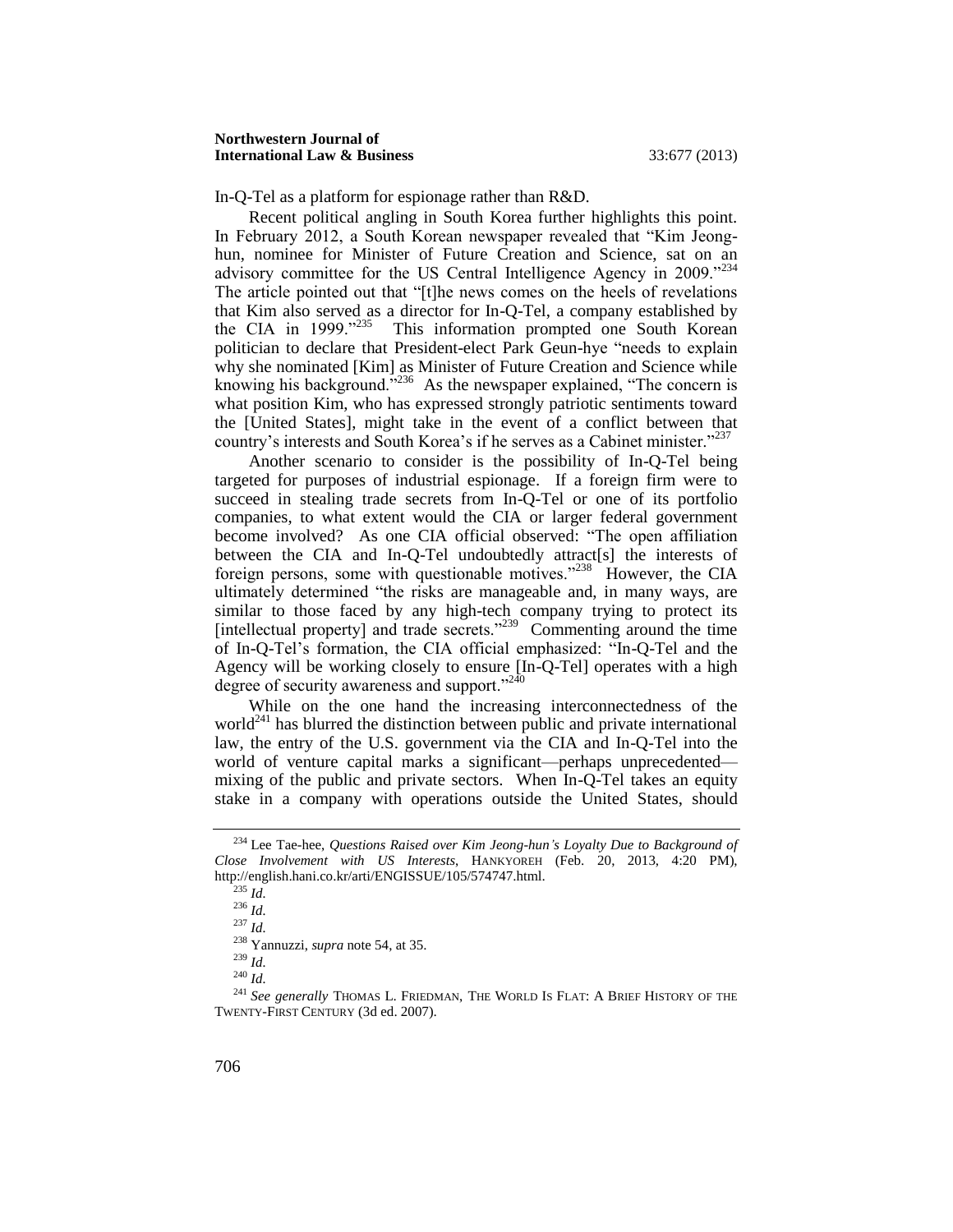foreign governments be concerned about the CIA's role in the exchange? The answer is unclear, but certainly this issue merits greater attention than it has received thus far.

#### C. Recommendations

<span id="page-31-0"></span>Structuring venture capital activity within the private sector is challenging enough; it becomes a different matter altogether when the government is involved. A 2002 article by Harvard professor Josh Lerner asked whether government involvement with venture capital may ever be successful. His somewhat optimistic conclusion: "Certainly, this possibility is not implausible."<sup>242</sup> On the other hand, Stanford professor Ronald Gilson concluded such collaboration is ultimately fruitless. "The U.S. venture capital market developed organically," argued Gilson, "largely without government assistance and certainly without government design."<sup>243</sup> At the very least, another independent report on In-Q-Tel's activities would help shed light on some of the issues addressed above. As discussed, the followup report recommended by BENS in 2001 was never made.

Beyond a follow-up report, the CIA should restructure the In-Q-Tel model to limit its exposure to private sector disputes. Gilman Louie correctly surmised that "[i]f we want a CIA that performs better, we'll need to take more risks—and give our government the freedom to fail."<sup>244</sup> But the potential for CIA involvement in major disputes arising from In-Q-Tel's investments is a failure that should be deemed an unnecessary risk.

As an alternative to the current model, In-Q-Tel should discontinue making equity investments<sup>245</sup> and instead use its funds solely to cover licensing agreements and to pay for contracts to develop technology to fit the specific needs of the CIA. Such activity covers the majority of what In-Q-Tel already does, and cutting out the equity investments would drastically reduce the CIA's exposure to private-sector disputes. While it may be true that "the best software around is more likely to be developed in Silicon Valley than in the Pentagon,"<sup>246</sup> such a modified arrangement would retain the CIA-Silicon Valley relationship but with a reduced level of risk.

Further, In-Q-Tel's equity investing—the riskiest component of the current model—is also the firm's least effective service to portfolio companies. A recent survey of thirty-four of In-Q-Tel's portfolio companies revealed that "[o]nly roughly a third of surveyed In-Q-Tel companies indicated that the equity investment was highly or extremely

<sup>242</sup> Lerner, *supra* not[e 126,](#page-16-1) at F78.

<sup>243</sup> Gilson, *supra* not[e 106,](#page-14-0) at 1070.

<sup>244</sup> Ignatius, *supra* not[e 153,](#page-19-0) at A29.

<sup>&</sup>lt;sup>245</sup> In-O-Tel generally invests \$1 in portfolio companies for every \$9 invested by the other partnering venture capital firms. Petraeus, *supra* not[e 184.](#page-23-1)

<sup>&</sup>lt;sup>246</sup> Hill, *supra* not[e 176.](#page-22-3)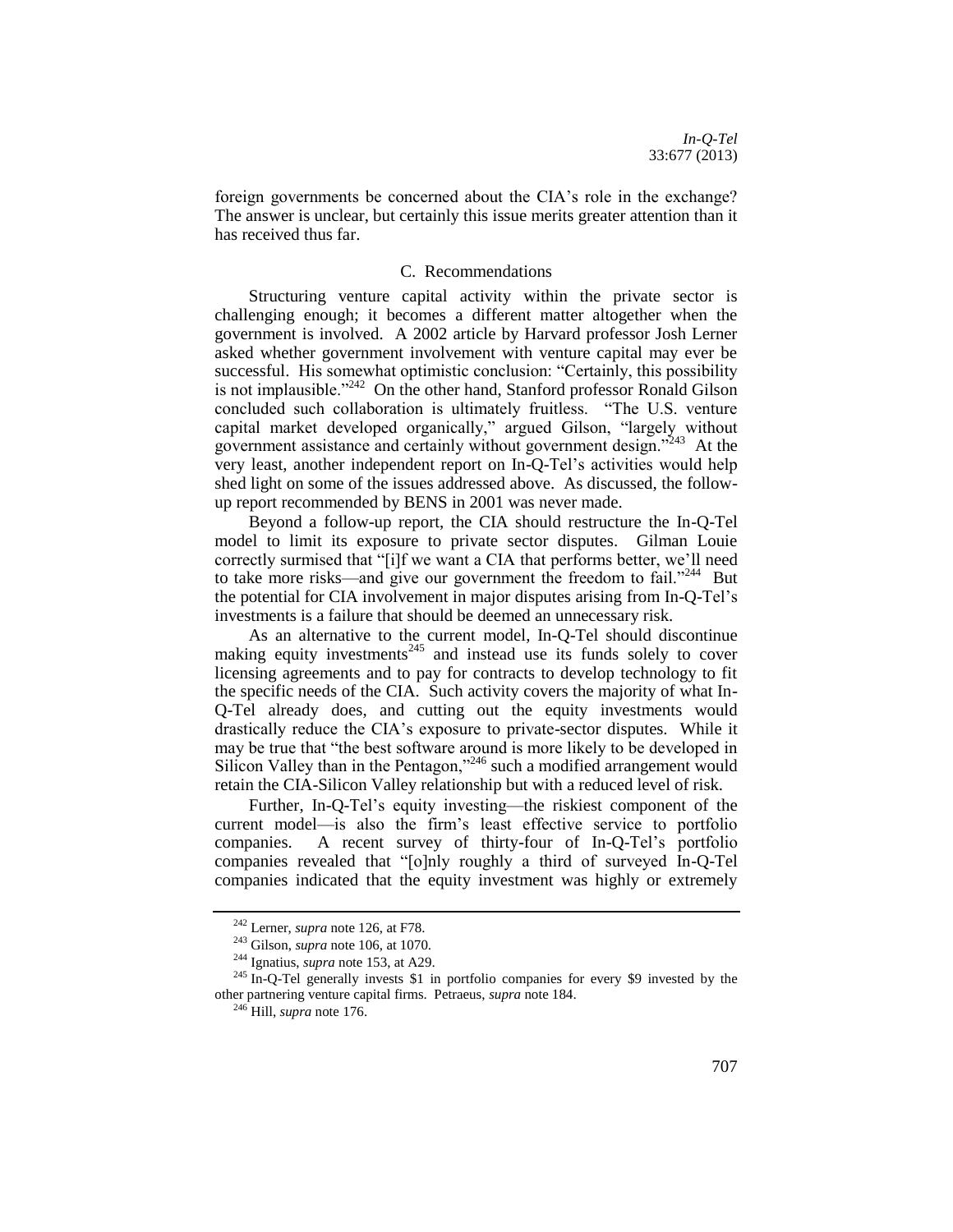important for developing their technology."<sup>247</sup> The survey results showed that:

[M]ore than half of the companies found equity investments to be the least valuable asset of their interactions with In-Q-Tel. Furthermore, 59 percent of companies reported that they were very likely to have received sufficient funding for their business ventures without any In-Q-Tel investment. Given that In-Q-Tel is not focused on financial gains, these results question whether equity investments are a crucial part of the In-Q-Tel process. Indeed, some interviewed companies observed that In-Q-Tel seemed insistent on an equity investment . . . even if the company was not particularly interested in it.<sup>248</sup>

In addition to discontinuing In-Q-Tel's equity investing activities, the CIA should remove QIC from the observer seat on In-Q-Tel's board. Granting greater autonomy to In-Q-Tel will create further distance between the firm and the CIA, which may reduce the suspicions of foreign governments and companies. Moreover, since the CIA employees of QIC appear to have no background or expertise with the "extremely challenging"<sup>249</sup> activity of venture capital investing (or contracting with private companies for the acquisition of various technologies), it is not clear that their involvement at this level with In-Q-Tel is necessary.

#### VI. CONCLUSION

<span id="page-32-0"></span>The CIA should be congratulated for spearheading a bold and innovative new approach to its mission, but In-Q-Tel has much to prove before it may be deemed a success. While collaboration between the R&D efforts of the public and private sectors is indeed vital and should be encouraged, the risks of In-Q-Tel's government-sponsored equity investments in private companies outweigh the benefits. Gilman Louie got it right when he said "[t]he CIA and the rest of the government need to catch the entrepreneurial, risk-taking spirit that's driving the Silicon Valley technology revolution."<sup>250</sup> It is not clear, however, such a spirit should be embodied in a government-sponsored venture capital firm.<sup>25f</sup> Accordingly,

<sup>247</sup> Mara, *supra* not[e 6,](#page-3-1) at 6.

<sup>248</sup> *Id.*

<sup>249</sup> Lerner, *supra* not[e 126,](#page-16-1) at F80.

<sup>250</sup> Ignatius, *supra* not[e 153,](#page-19-0) at A29.

<sup>&</sup>lt;sup>251</sup> According to the analysis of respected professor and industry commentator Ronald Gilson, such collaboration is ultimately fruitless: "The U.S. venture capital market developed organically, largely without government assistance and certainly without government design." Gilson, *supra* not[e 106,](#page-14-0) at 1070. Another article identifies the differing incentives: "A valid concern often raised when discussing government venture capital programs . . . is whether the government should be involved in such a highly competitive, private sector activity. Private [venture capital] investors are intensely driven by financial motivations,